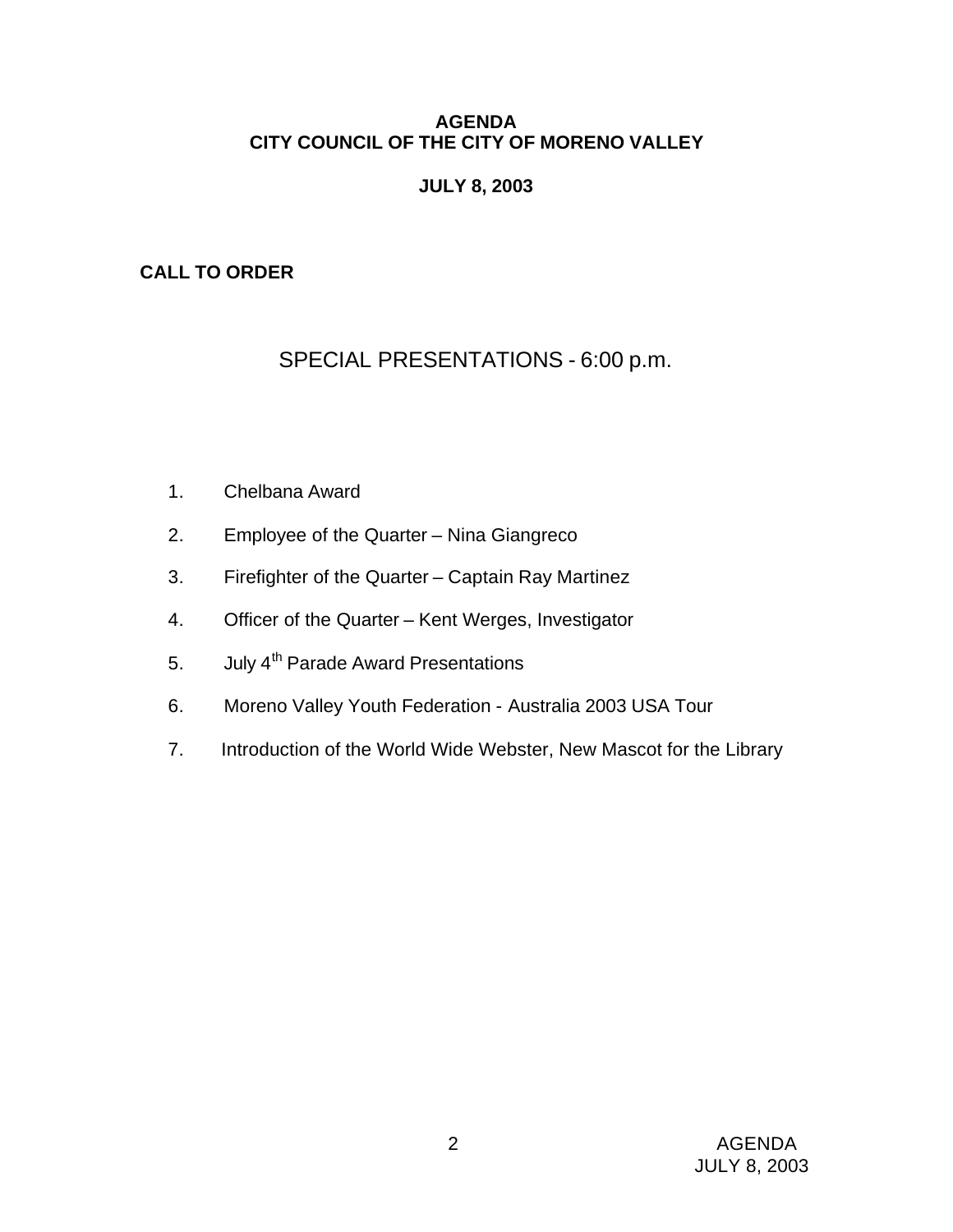### **AGENDA JOINT MEETING OF THE CITY COUNCIL OF THE CITY OF MORENO VALLEY MORENO VALLEY COMMUNITY SERVICES DISTRICT COMMUNITY REDEVELOPMENT AGENCY OF THE CITY OF MORENO VALLEY**

### **REGULAR MEETING - 6:30 P.M. JULY 8, 2003**

**CALL TO ORDER** (Joint Meeting of the City Council of the City of Moreno Valley, Moreno Valley Community Services District and the Community Redevelopment Agency of the City of Moreno Valley - actions taken at the Joint Meeting are those of the Agency indicated on each Agenda item)

# **PLEDGE OF ALLEGIANCE**

**INVOCATION** – Pastor Najuma Smith, A.K. Quinn AME Church

### **ROLL CALL**

### **INTRODUCTIONS**

PUBLIC COMMENTS **ON MATTERS ON THE AGENDA** WILL BE TAKEN UP AS THE ITEM IS CALLED FOR BUSINESS, BETWEEN STAFF'S REPORT AND CITY COUNCIL DELIBERATION (SPEAKER SLIPS MAY BE TURNED IN UNTIL THE ITEM IS CALLED FOR BUSINESS.) Those wishing to speak should submit a BLUE speaker slip to the Bailiff. There is a three-minute limit per person. All remarks and questions shall be addressed to the presiding officer or to the City Council and not to any individual Council member, staff member or other person.

PUBLIC COMMENTS **ON MATTERS NOT ON THE AGENDA** UNDER THE JURISDICTION OF THE CITY COUNCIL WILL BE HEARD PRIOR TO CITY COUNCIL REPORTS AND CLOSING COMMENTS. IN THE EVENT THAT THE AGENDA ITEM FOR SUCH PUBLIC COMMENTS HAS NOT BEEN CALLED BY 9:00 P.M., IT SHALL BE CALLED AS THE NEXT ITEM OF BUSINESS FOLLOWING THE CONCLUSION OF ANY ITEM BEING HEARD AT 9:00 P.M. Those wishing to speak should submit a BLUE speaker slip to the Bailiff. There is a three-minute limit per person. All remarks and questions shall be addressed to the presiding officer or to the City Council and not to any individual Council member, staff member or other person.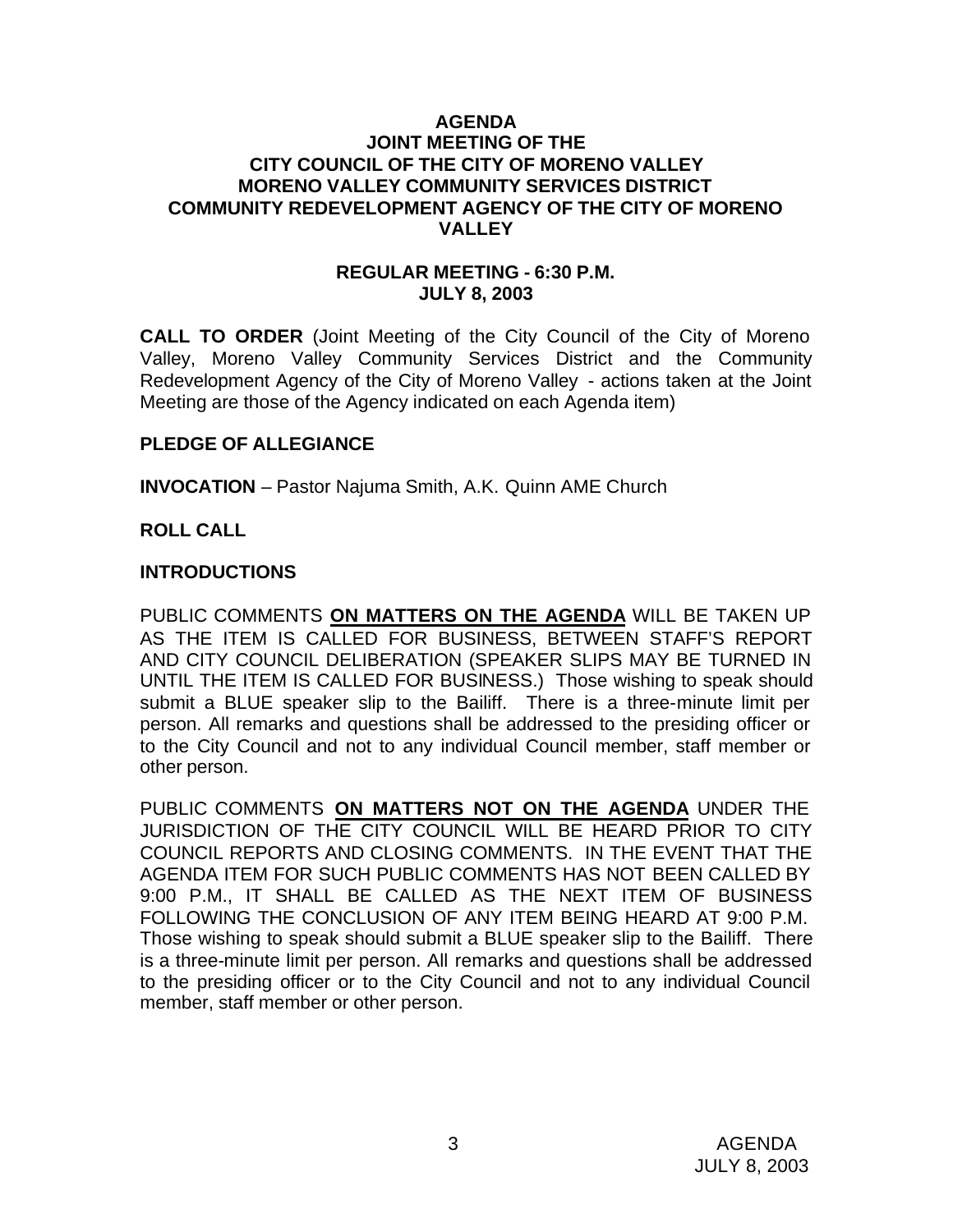# **JOINT CONSENT CALENDARS (SECTIONS A-C) OF THE CITY COUNCIL OF THE CITY OF MORENO VALLEY, MORENO VALLEY COMMUNITY SERVICES DISTRICT, COMMUNITY REDEVELOPMENT AGENCY OF THE CITY OF MORENO VALLEY, AND THE MORENO VALLEY PUBLIC FACILITIES FINANCING CORPORATION**

All items listed under the Consent Calendars, Sections A, B, and C, are considered to be routine and non-controversial, and may be enacted by one motion unless a member of the Council, Community Services District, or Redevelopment Agency requests that an item be removed for separate action. The motion to adopt the Consent Calendars is deemed to be a separate motion by each Agency and shall be so recorded by the City Clerk. Items withdrawn for report/discussion will be heard after public hearing items.

# **A. CONSENT CALENDAR** - **CITY COUNCIL**

- A1. ORDINANCES FIRST READING BY TITLE ONLY Recommendation: Waive reading of all Ordinance Introductions and read by title only.
- A2. MINUTES REGULAR MEETING OF JUNE 10, 2003 (Report of: City Clerk) Recommendation: Approve as submitted.
- A3. PA 99-0006 REDUCE FAITHFUL PERFORMANCE BOND BY 90% AND ADOPT RESOLUTION NO. 2003-52, A RESOLUTION OF THE CITY COUNCIL OF THE CITY OF MORENO VALLEY AUTHORIZING ACCEPTANCE OF PUBLIC RIGHT OF WAY IMPROVEMENTS AS COMPLETE AND ACCEPTING PERRIS BLVD. AND ALESSANDRO BLVD. INTO THE CITY MAINTAINED STREET SYSTEM, SOUTHEAST CORNER OF PERRIS BOULEVARD AND ALESSANDRO BOULEVARD (SIMAC CONSTRUCTION, INC.) (Report of: Director of Public Works/City Engineer)

Recommendation: Approve a 90% reduction to the Faithful Performance Bond for PA99-0006; authorize the City Engineer to reduce the Faithful Performance Bond by 90%; and adopt Resolution No. 2003-52 authorizing the acceptance of the public right-of-way improvements for PA99-0006 as complete and accepting Perris Boulevard and Alessandro Boulevard into the City Maintained Street System.

# Resolution No. 2003-52

A Resolution of the City Council of the City of Moreno Valley, California, Authorizing the Acceptance of the Public Right-of-Way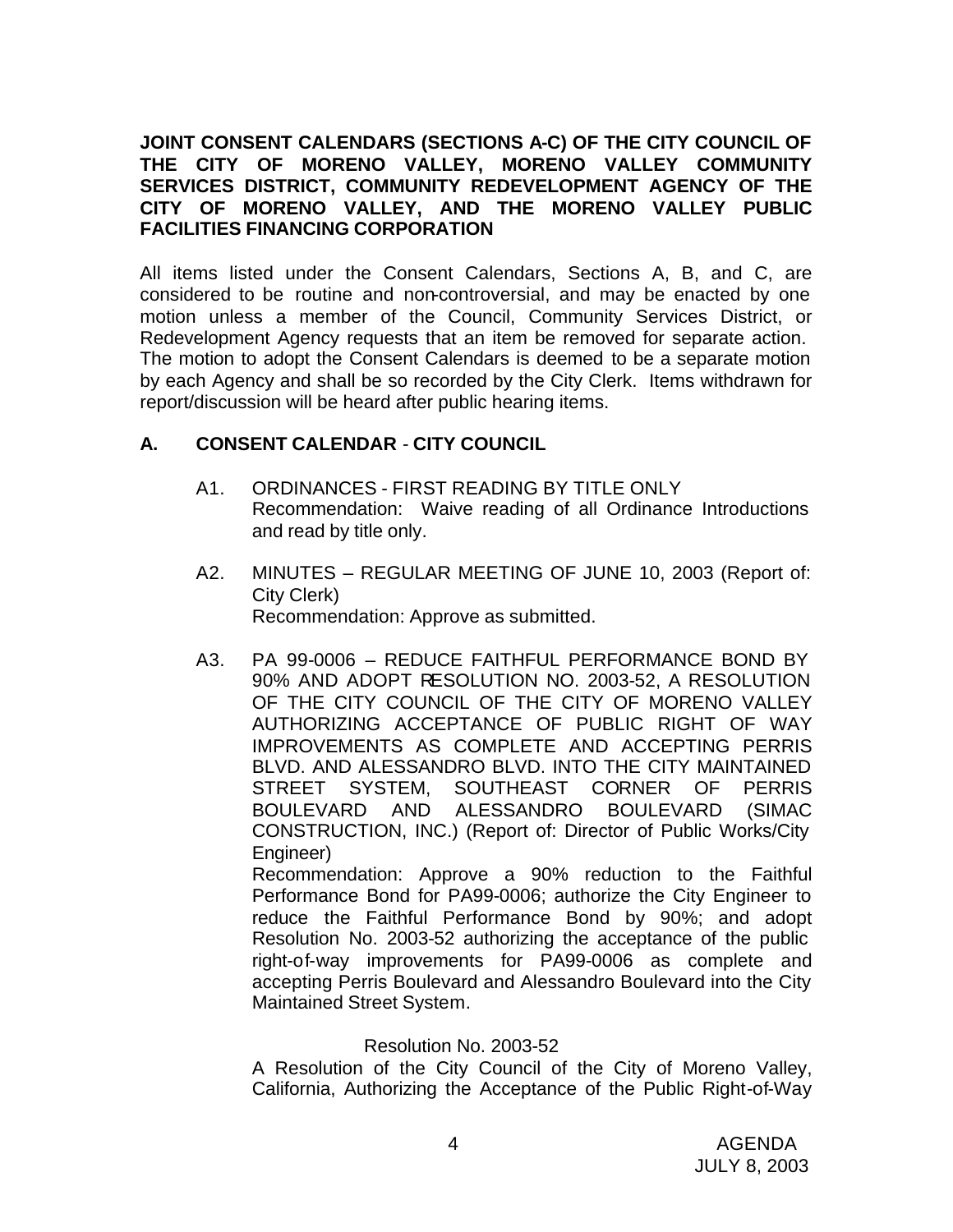Improvements as Complete Within PA99-0006, and Accepting Perris Boulevard and Alessandro Boulevard into the City Maintained Street System

- A4. NOTICE OF COMPLETION AND ACCEPTANCE OF THE ALESSANDRO BLVD. ENTRYWAY IMPROVEMENTS FROM DAY ST. TO THE OLD I-215, PROJECT NO. 98-92777 (Report of: Director of Public Works/City Engineer) Recommendation: Ratify Contract Change Order Nos. 1,2,3 and 4 (Final); accept the work as complete for the Alessandro Boulevard Entryway Improvements from Day Street to Old I-215, constructed by Laird Construction Co. Inc., 9460 Lucas Ranch Road, Rancho Cucamonga, California 91730-5797; direct the City Clerk to record the Notice of Completion within ten (10) days, at the office of the County Recorder of Riverside County, as required by Section 3093 of the California Civil Code; authorize the Director of Finance to release the retention to Laird Construction Co., Inc. thirty-five (35) calendar days after the date of recordation of the Notice of Completion, if no claims are filed against the project; and accept the improvements into the City's maintained road system.
- A5. NOTICE OF COMPLETION AND ACCEPTANCE OF THE FISCAL YEAR 2001/2002 SLURRY SEAL PROGRAM, PROJECT NO. 01- 12584830 (Report of: Director of Public Works/City Engineer) Recommendation: Ratify Contract Change Order Nos. 1 and 2 (Final); accept the work as complete for the Fiscal Year 2001/2002 Annual Slurry Seal Program, constructed by Roy Allen Slurry Seal, Inc., 11922 Bloomfield Avenue, Santa Fe Springs, California, 90670; direct the City Clerk to record the Notice of Completion within ten (10) days, at the office of the County Recorder of Riverside County, as required by Section 3093 of the California Civil Code; authorize the Director of Finance to release the retention to Roy Allen Slurry Seal, Inc. thirty-five (35) calendar days after the date of recordation of the Notice of Completion, if no claims are filed against the project; and accept the improvements into the City's maintained road system.
- A6. REQUEST ADOPTION OF PLANS AND SPECIFICATIONS AND AUTHORIZATION TO ADVERTISE FOR CONSTRUCTION BIDS FOR THE FISCAL YEAR 2002/2003 ANNUAL SLURRY SEAL PROGRAM, PROJECT NO. 02-12584830 (Report of: Director of Public Works/City Engineer) Recommendation: Adopt the plans and specifications for the Fiscal Year 2002/2003 Annual Slurry Seal Program on file in the office of the City Engineer and authorize the City Clerk to advertise the project for construction bids.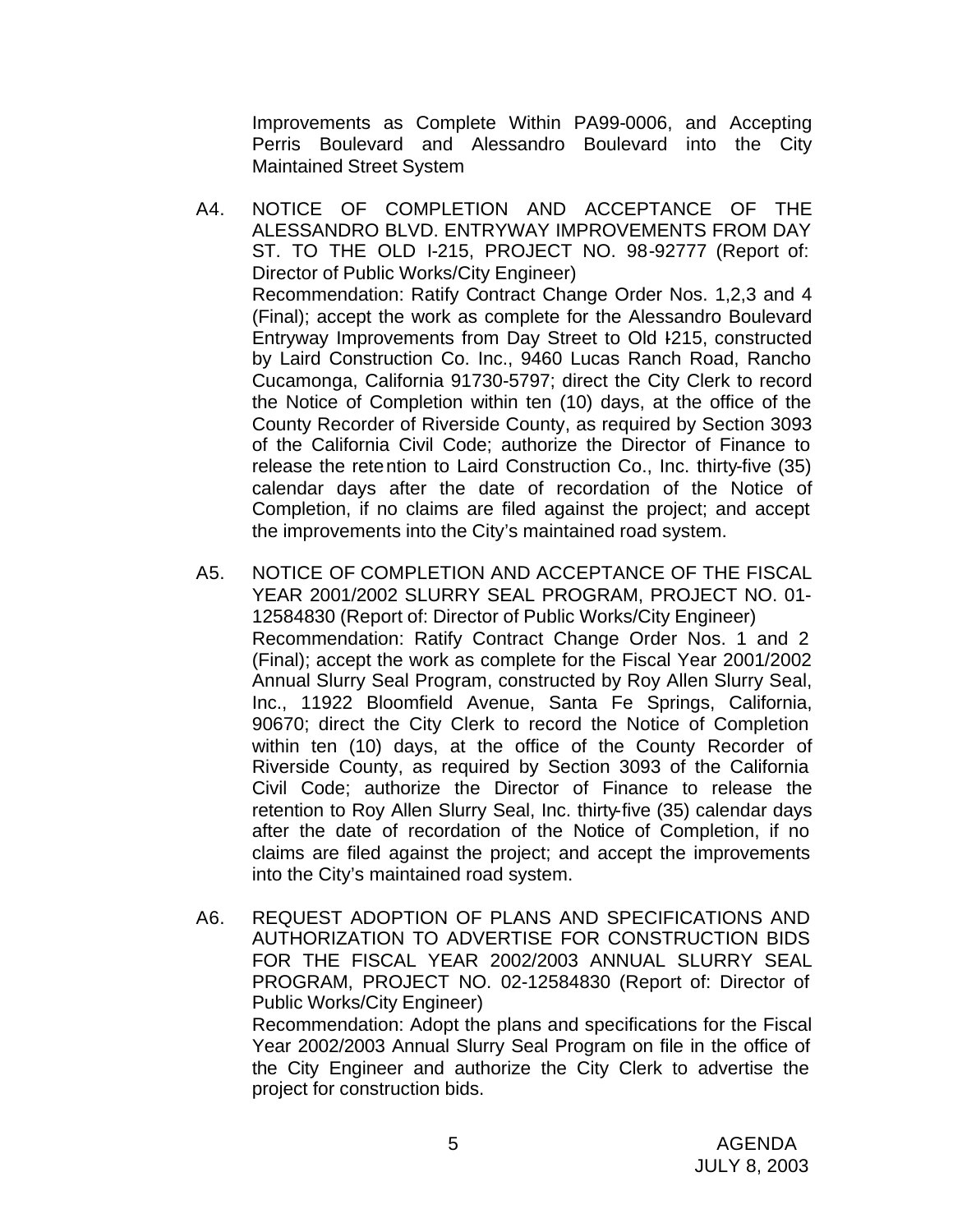- A7. REQUEST ADOPTION OF PLANS AND SPECIFICATIONS AND AUTHORIZATION TO ADVERTISE FOR CONSTRUCTION BIDS FOR THE TRAFFIC SIGNAL AT COTTONWOOD AVE. AND MORENO BEACH DRIVE, PROJECT NO. 02-12566922 (Report of: Director of Public Works/City Engineer) Recommendation: Adopt the plans and specifications on file in the office of the City Engineer and authorize the City Clerk to advertise the project for construction bids.
- A8. AUTHORIZATION TO AWARD THE CONSTRUCTION CONTRACT FOR THE TRAFFIC SIGNAL AT HEACOCK STREET AND PARKLAND AVENUE, PROJECT NO. 02-12566822 (Report of: Director of Public Works/City Engineer) Recommendation: Award the construction contract for the Traffic Signal at Heacock Street and Parkland Avenue to New West Signal, 14055 Foothill Boulevard, Fontana, California 92335, the lowest responsible; authorize the Mayor to execute a contract with New West Signal; and authorize the issuance of a Purchase Order for New West Signal in the amount of \$113,039.30 (the bid amount plus 10% contingency) when the contract has been signed by all parties (Account No. 125.66822).
- A9. REQUEST ADOPTION OF PLANS AND SPECIFICATIONS AND AUTHORIZATION TO ADVERTISE FOR CONSTRUCTION BIDS FOR TRAFFIC SIGNAL AT ALESSANDRO BOULEVARD AND MORENO BEACH DRIVE, PROJECT NO. 02-13768121 (Report of: Director of Public Works/City Engineer) Recommendation: Adopt the plans and specifications on file in the office of the City Engineer and authorize the City Clerk to advertise the project for construction bids.
- A10. FINAL MAP 29504 EXECUTE A QUITCLAIM DEED TRANSFERRING THE CITY'S TITLE INTEREST IN A DRAINAGE EASEMENT TO RIVERSIDE COUNTY FLOOD CONTROL AND WATER CONSERVATION DISTRICT, EAST SIDE OF LASSELLE STREET, NORTH OF FIR AVENUE (TRACT 29504, LLC) (Report of: Director of Public Works/City Engineer) Recommendation: Authorize the Mayor to execute the Quitclaim Deed transferring the City's title interest in the 20-foot wide drainage easement dedicated to the public over Lots 15 through 17 and 46 through 49 of Final Map 29504, recorded in Book 332, Pages 67-71, in the Official Records of Riverside County, California; and direct the City Clerk to forward the signed Quitclaim Deed to the Riverside County Flood Control and Water Conservation District.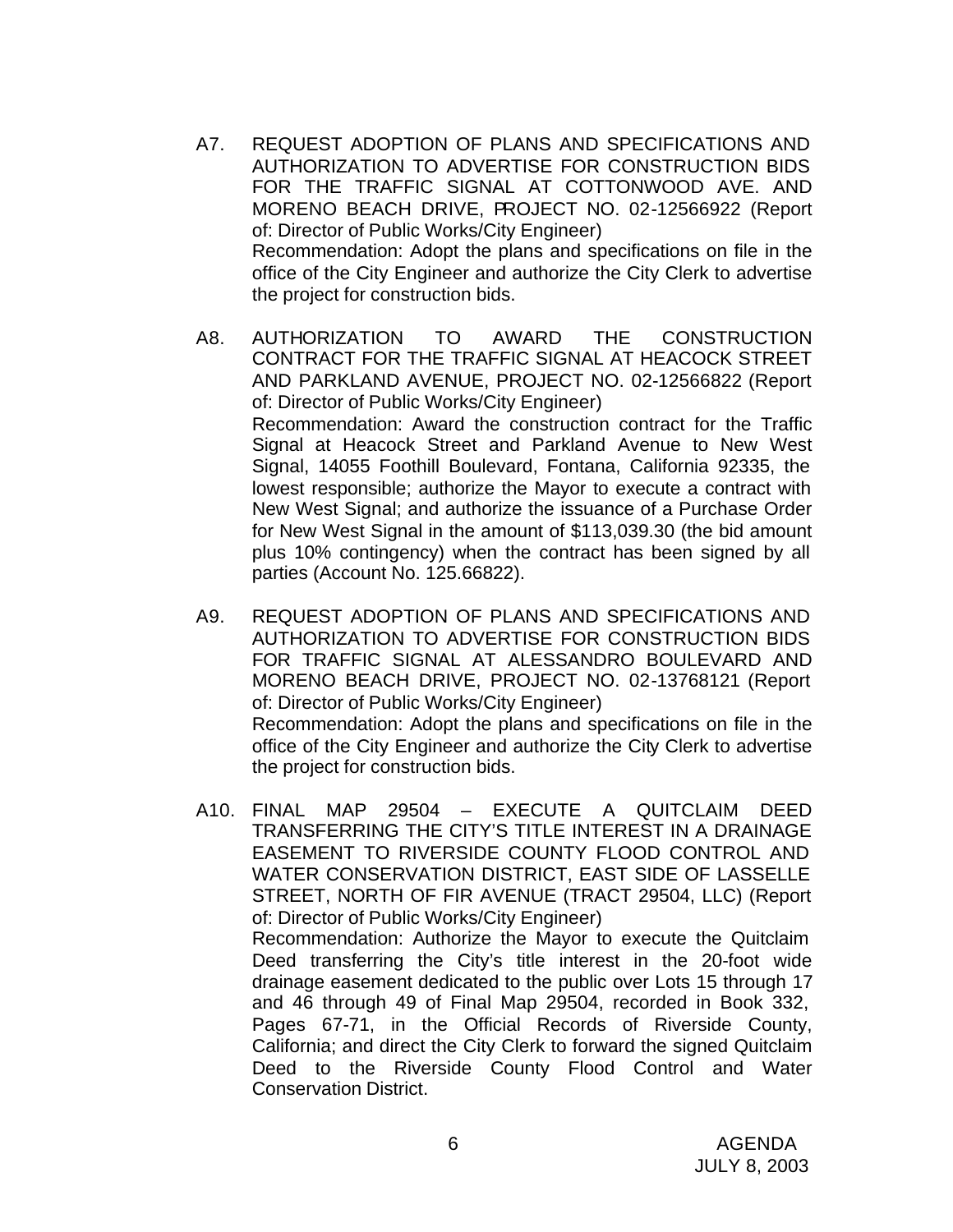A11. FINAL MAP 23388 – REDUCE FAITHFUL PERFORMANCE BOND BY 90% AND ADOPT RESOLUTION NO. 2003-54, A RESOLUTION OF THE CITY COUNCIL OF THE CITY OF MORENO VALLEY AUTHORIZING ACCEPTANCE OF THE PUBLIC RIGHT OF WAY IMPROVEMENTS AS COMPLETE AND ACCEPTING STEPHENSON ST. INTO THE CITY MAINTAINED STREET SYSTEM (KB HOME GREATER LOS ANGELES, INC) (Report of: Director of Public Works/City Engineer) Recommendation: Approve a 90% reduction to the Faithful Performance Bond for Final Map 23388; authorize the City Engineer to reduce the Faithful Performance Bond by 90%; and adopt Resolution No. 2003-54 authorizing the acceptance of the public right-of-way improvements for Final Map 23388 as complete and accepting Stephenson Street into the City Maintained Street System.

#### Resolution No. 2003-54

A Resolution of the City Council of the City of Moreno Valley, California, Authorizing the Acceptance of the Public Right-of-Way Improvements as Complete Within Tract 23388, and Accepting Stephenson Street into the City Maintained Street System

A12. REQUEST ADOPTION OF PLANS AND SPECIFICATIONS AND AUTHORIZATION TO ADVERTISE FOR CONSTRUCTION BIDS FOR STREET IMPROVEMENTS ON ELSWORTH FROM SHERMAN AVENUE TO BAY AVENUE AND SHERMAN AVENUE FROM FARRAGUT AVENUE TO ELSWORTH STREET, PROJECT NO. 02-145688622; AND REQUEST ADOPTION OF RESOLUTION NO. 2003–53 (Report of: Director of Public Works/City Engineer)

Recommendation: Adopt the plans and specifications on file in the office of the City Engineer; authorize the City Clerk to advertise the project for construction bids; and adopt Resolution No. 2003-53, accepting the dedication for public use purposes Lot "B" (also shown as Elsworth Street) as dedicated on the Halverson Tract and direct the City Clerk to certify the acceptance of dedication as described within the resolution and tract.

#### Resolution No. 2003- 53

A Resolution of the City Council of the City of Moreno Valley, California, Accepting Offer of Dedication for Public Street and Utility Purposes and Accepting as Part of the City Maintained Street System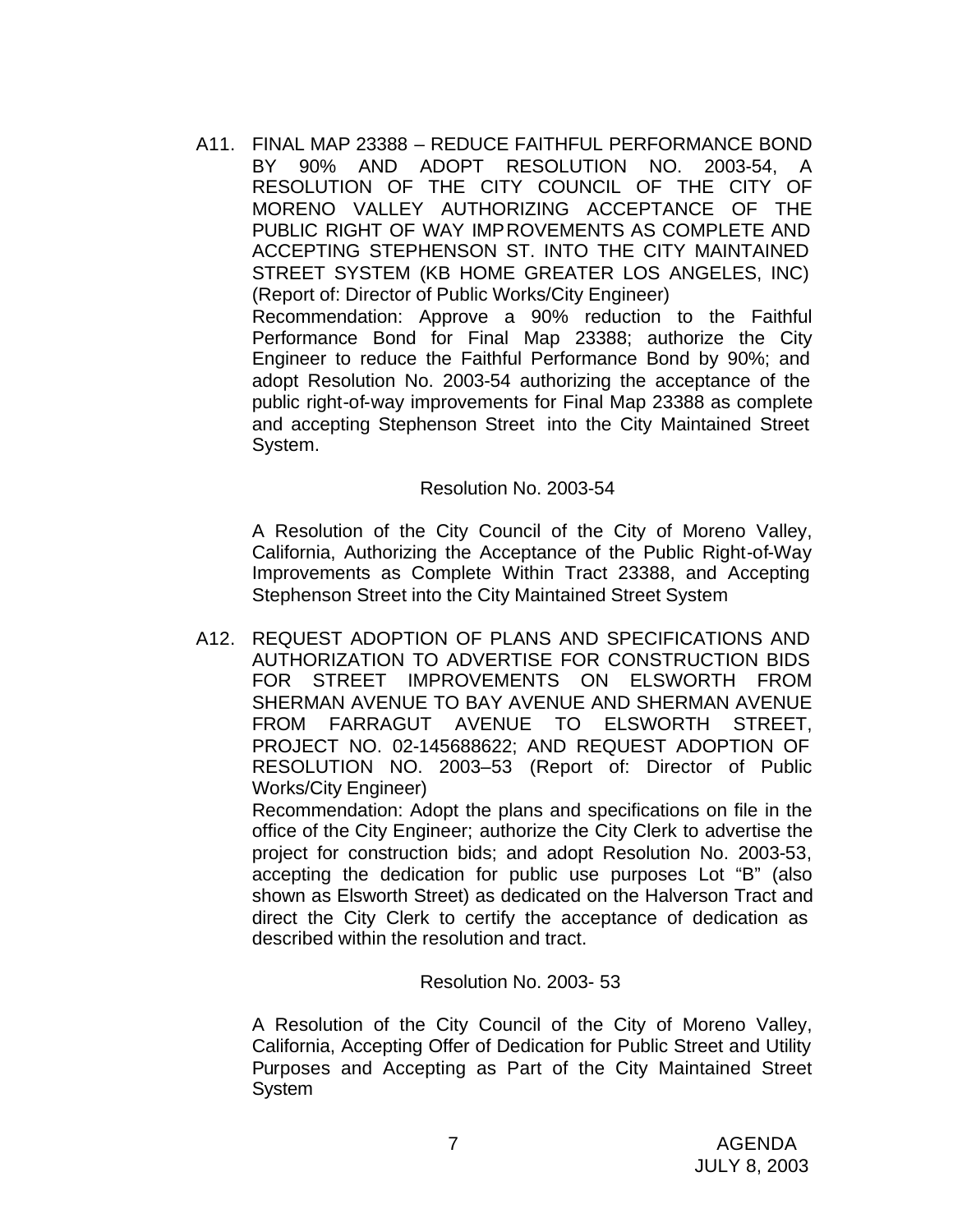A13. RE-DESIGNATION OF THE RIVERSIDE COUNTY RECYCLING MARKET DEVELOPMENT ZONE (Report of: Director of Community and Economic Development) Recommendation: Adopt Resolution No. 2003-56 requesting the redesignation of Riverside County, including the City of Moreno Valley, as a Recycling Market Development Zone.

#### Resolution No. 2003-56

A Resolution of the City Council of the City of Moreno Valley, California, Supporting Re-Designation of the Riverside County Recycling Market Development Zone

A14. PALM DESERT DEVELOPMENT COMPANY (PDDC) COTTONWOOD PLACE PHASE III FINANCIAL ASSISTANCE REQUEST AND RESOLUTION FOR TAX CREDIT APPLICATION (Report of: Director of Community and Economic Development) Recommendation: That the City Council approve gap financing up to \$750,000 HOME funds for Palm Desert Development Company for Cottonwood Place Phase III contingent upon the following condition that any reductions in the actual costs versus the estimated costs must be used to reduce Agency assistance on a dollar per dollar basis and that the City Council adopt Resolution 2003-57, A Resolution of the City of Moreno Valley regarding assistance to the Cottonwood Place Phase III housing development proposed by Palm Desert Development Company.

# Resolution No. 2003-57

A Resolution of the City Council of the City of Moreno Valley, California, Supporting the Cottonwood Place Phase III Housing Development and Affirming its Intention to Provide Assistance to Heacock Cottonwood III, LP, a Subsidiary of the Palm Desert Development Company

- A15. PURCHASE OF THERMAL IMAGING CAMERAS FOR EMERGENCY SERVICES AGENCY FINES (CONTINUED FROM JUNE 24, 2003) (Report of: Interim Fire Chief) Recommendation: Consider the purchase of the Thermal Imaging Camera from Emergency Services Agency Fines as part of the budget process.
- A16. EMPLOYEES ASSOCIATION MOU (Report of: City Manager) (Material not available at time of printing; to be provided under separate cover)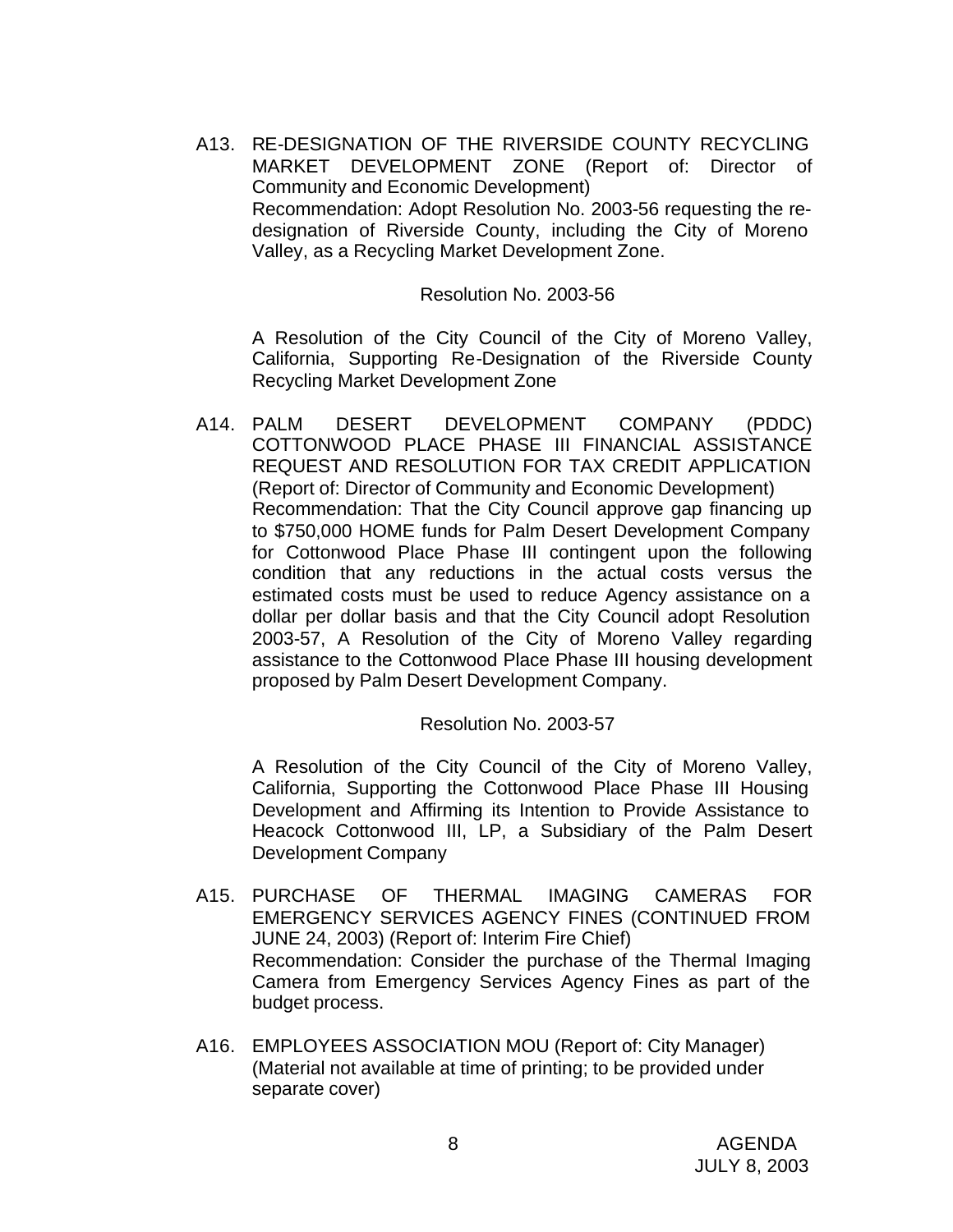- A17. CONFIRMATION OF APPOINTMENT OF THE VAL VERDE PARENT-TEACHER COUNCIL REPRESENTATIVE TO THE TRAFFIC SAFETY ADVISORY COMMITTEE (Report of: City Clerk) Recommendation: Confirm the appointment of Cynthia Ward to the Traffic Safety Advisory Committee as the Val Verde Parent-Teacher Council representative for a term expiring June 30, 2006.
- A18. APPOINTMENT OF CITY MANAGER GENE ROGERS AS THE CITY'S VOTING DELEGATE TO THE LEAGUE OF CALIFORNIA CITIES 2003 ANNUAL CONFERENCE BUSINESS MEETING TO BE HELD WEDNESDAY, SEPTEMBER 10, 2003 - (No written material provided) Recommendation: Appoint City Manager Gene Rogers as the City's voting delegate to the League of California Cities 2003 Annual Conference Business Meeting to be held on Wednesday, September 10, 2003.

### **B. CONSENT CALENDAR** - **COMMUNITY SERVICES DISTRICT**

- B1. ORDINANCES FIRST READING BY TITLE ONLY Recommendation: Waive reading of all Ordinance Introductions and read by title only.
- B2. MINUTES REGULAR MEETING OF JUNE 10, 2003 (Report of: City Clerk) Recommendation: Approve as submitted.
- B3. EXTENSION OF CONTRACT PROJECT NO D-SG1/01 MAINTENANCE OF STANDARD STREETSCAPE LANDSCAPING AND IRRIGATION (Report of: Director of Public Works/City Engineer) Recommendation: Approve the Amendment to the Contract Agreement for MVCSD Project D-SG1/01 to extend the term of the contract for an additional one-year period; authorize the President of the MVCSD Board to execute said Amendment with Excel Landscape, Inc., of Corona, California; and authorize the Purchasing Manager to issue open purchase orders to Excel Landscape, Inc. in the amounts of:
	- a.) TWO HUNDRED FOUR THOUSAND NINE HUNDRED EIGHTY-EIGHT DOLLARS AND 44/100 (\$204,988.44) for twelve months of base maintenance service, and;
	- b.) TWENTY-FOUR THOUSAND NINE HUNDRED THIRTY-ONE DOLLARS AND 05/100 (\$24,931.05) for anticipated Additional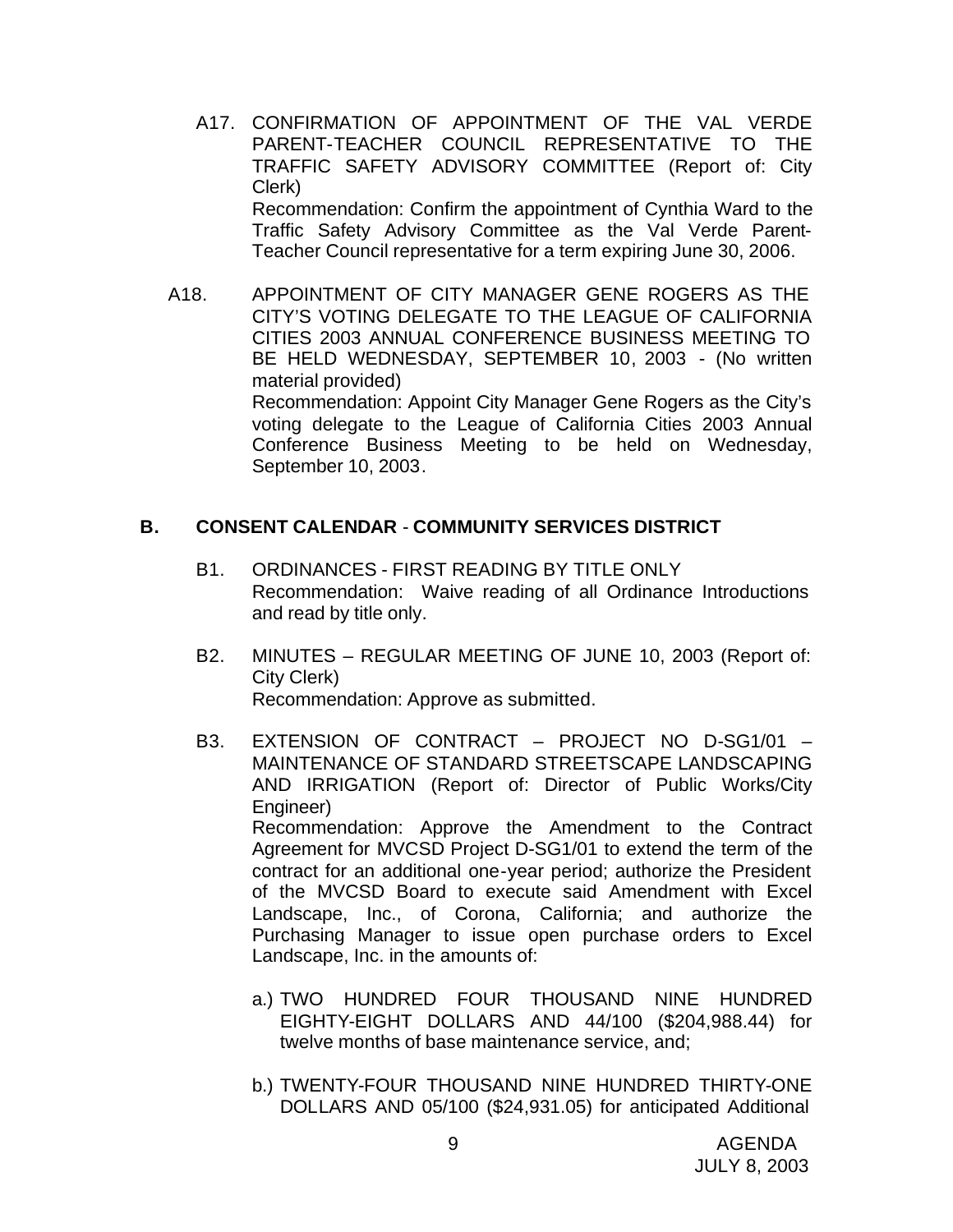Work per Section 3., paragraph d. of the amended agreement.

B4. ACCEPTANCE OF GRANT MONIES FROM THE CALIFORNIA DEPARTMENT OF EDUCATION, CHILD DEVELOPMENT SERVICES AND ADOPTION OF THE RESOLUTION TO CERTIFY THE APPROVAL OF THE GOVERNING BOARD (Report of: Director of Parks and Recreation) Recommendation: Authorize the acceptance of grant monies in the amount of \$619,635 for fiscal year 2003/2004 from the California Department of Education, Child Development Division, for the purpose of providing school age childcare and development services and adopt Resolution No. CSD 2003-21 to certify the approval of the governing board to enter into this transaction with the California Department of Education for the purpose of providing child care and development services and to authorize the designated personnel, as shown on the resolution, to sign contract documents for FY 2003/2004.

# Resolution No. CSD 2003-21

A Resolution of the City Council of the City of Moreno Valley, California, Acting in its Capacity as the Board of Directors of the Moreno Valley Community Services District Certifying the Approval of the Governing Board to Enter Into a Transaction with the California Department of Education for the Purpose of Providing Child Care and Development Services and to Authorize Designated Personnel to Sign Contract Documents for FY 2003/2004

# **C. CONSENT CALENDAR** - **COMMUNITY REDEVELOPMENT AGENCY**

- C1. ORDINANCES FIRST READING BY TITLE ONLY Recommendation: Waive reading of all Ordinance Introductions and read by title only.
- C2. MINUTES REGULAR MEETING OF JUNE 10, 2003 (Report of: City Clerk) Recommendation: Approve as submitted.
- C3. PALM DESERT DEVELOPMENT COMPANY (PDDC) COTTONWOOD PLACE PHASE III FINANCIAL ASSISTANCE REQUEST AND RESOLUTION FOR TAX CREDIT APPLICATION (Report of: Director of Community and Economic Development) Recommendation: That the Redevelopment Agency Board approve gap financing up to \$750,000 Redevelopment Agency Housing Set aside for Palm Desert Development Company for Cottonwood Place Phase III contingent upon the following condition that any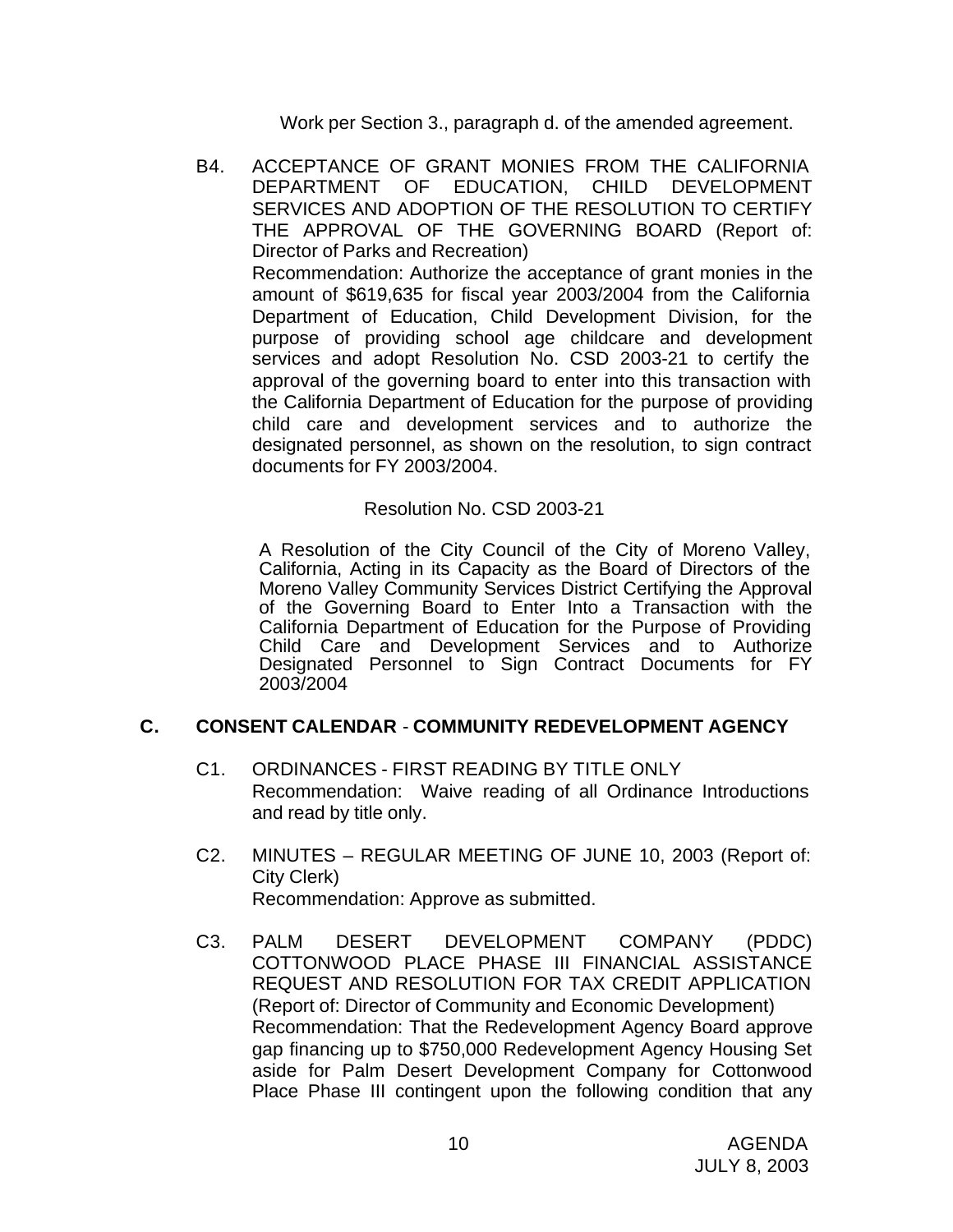reductions in the actual costs versus the estimated costs must be used to reduce Agency assistance on a dollar per dollar basis and that the Redevelopment Agency Board adopt Resolution RDA 2003-02, A Resolution of the Community Redevelopment Agency of the City of Moreno Valley regarding assistance to the Cottonwood Place Phase III housing development proposed by Palm Desert Development Company.

# Resolution No. RDA 2003-02

A Resolution of the Community Redevelopment Agency of the City of Moreno Valley Supporting the Cottonwood Place Phase II Housing Development and Affirming its Intention to Provide Assistance to Heacock Cottonwood II, LP, a Subsidiary of the Palm Desert Development Company

# **D. PUBLIC HEARINGS**

Questions or comments from the public on a Public Hearing matter are limited to five minutes per individual and must pertain to the subject under consideration.

Those wishing to speak should complete and submit a GOLDENROD speaker slip to the Bailiff.

- D1. PUBLIC HEARING FOR INCLUSION OF TENTATIVE TRACT 22709 (AND ALL AFFECTED PHASES) INTO COMMUNITY SERVICES DISTRICT ZONE B (RESIDENTIAL STREET LIGHTING) AND ZONE E-8 (EASTGATE RANCH)-HIGH-SERVICE-LEVEL PARKWAY LANDSCAPE MAINTENANCE PROGRAMS (Report of: Director of Public Works/City Engineer) Recommendation: That the City Council, acting in their capacity as the Board of Directors of the Moreno Valley Community Services District (CSD), after conducting the public hearing:
	- 1. Tabulate the mail ballot(s) for the CSD Zones B and E-8 programs;
	- 2. Verify and accept the results of the mail ballot proceeding as identified on the Official Tally Sheet and Assessor Parcel Number (APN) listing;
	- 3. Receive and file with the City Clerk's Office the accepted Official Tally Sheet and APN listing; and
	- 4. If approved, authorize and impose the CSD Zones B and E-8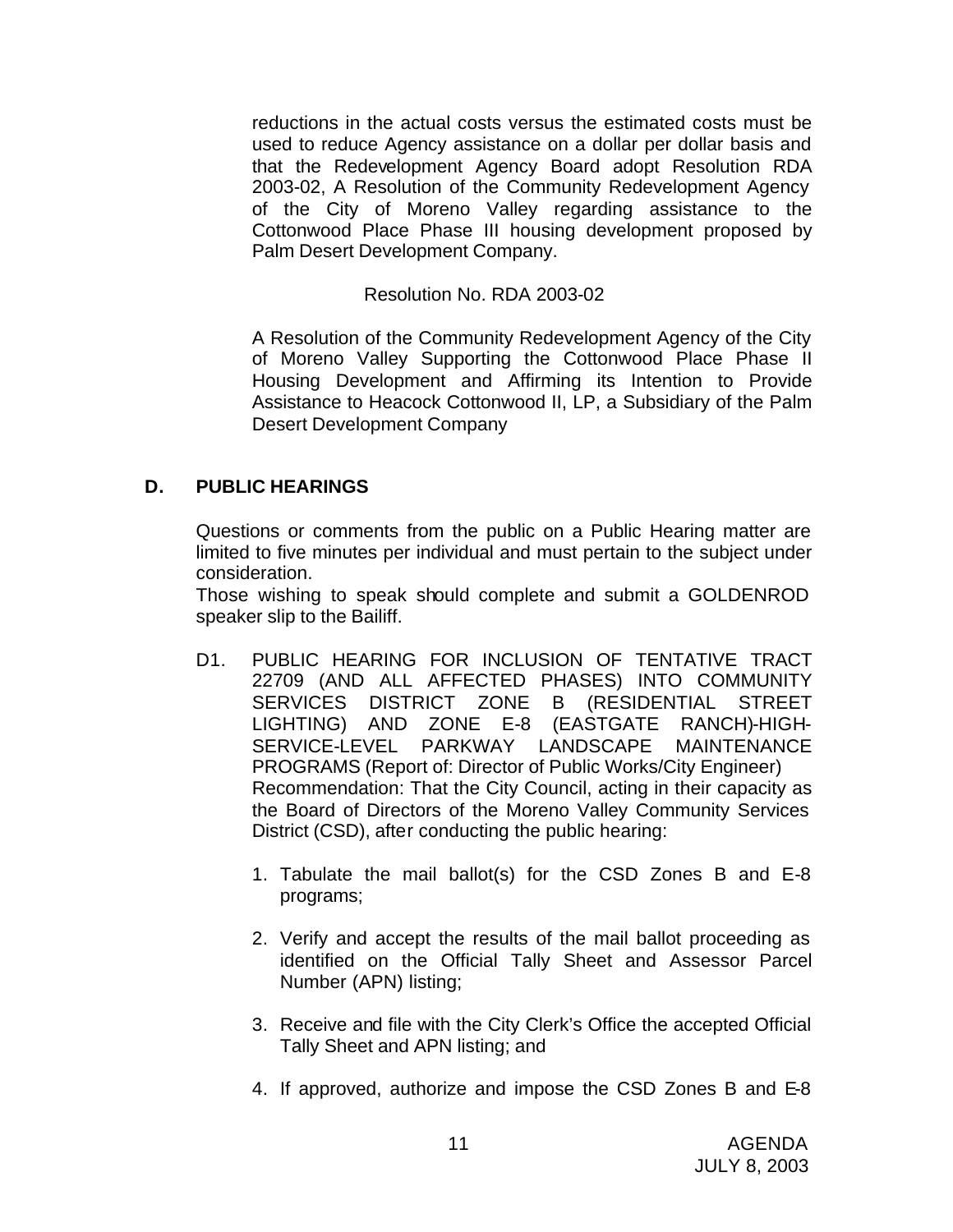charges.

- D2. PUBLIC HEARING FOR INCLUSION OF TENTATIVE TRACT 30822 (AND ALL AFFECTED PHASES) INTO THE COMMUNITY SERVICES DISTRICT ZONE B (RESIDENTIAL STREET LIGHTING) PROGRAM – SOUTH OF SANTA ROSA DRIVE, WEST OF MESA VERDE DRIVE AND NORTHEAST OF AVENIDA DE CALMA (Report of: Director of Public Works/City Engineer) Recommendation: That the City Council, acting in their capacity as the Board of Directors of the Moreno Valley Community Services District (CSD), after conducting the public hearing:
	- 1. Tabulate the mail ballot(s) for the CSD Zone B program;
	- 2. Verify and accept the results of the mail ballot proceeding as identified on the Official Tally Sheet and Assessor Parcel Number (APN) listing; and
	- 3. Receive and file with the City Clerk's Office the accepted Official Tally Sheet and APN listing; and
	- 4. Authorize and impose the CSD Zone B charge.
- D3. PUBLIC HEARINGS ON FORMATION PROCEEDINGS FOR COMMUNITY FACILITIES DISTRICT NO. 1 (NEIGHBORHOOD PARK MAINTENANCE) FOR NEW RESIDENTIAL DEVELOPMENTS AND ON FUTURE ANNEXATION PROCEEDINGS FOR THE DISTRICT (Report of: Director of Public Works/City Engineer) Recommendation: That the City Council, acting in the capacity of

President and Members of the Board of Directors of the City of Moreno Valley Community Services District:

- 1. After conducting the public hearing on the proposed formation of Community Facilities District No. 1 and the authorization to levy a special tax:
	- a. Adopt Resolution No. CSD 2003-23; A Resolution of the Moreno Valley Community Services District of the City of Moreno Valley, California, Forming and Establishing Community Facilities District No. 1 and Authorizing the Submittal of the Levy of Special Taxes to the Qualified Electors thereof;

Resolution No. CSD 2003-23

A Resolution of the Board of Directors of the Moreno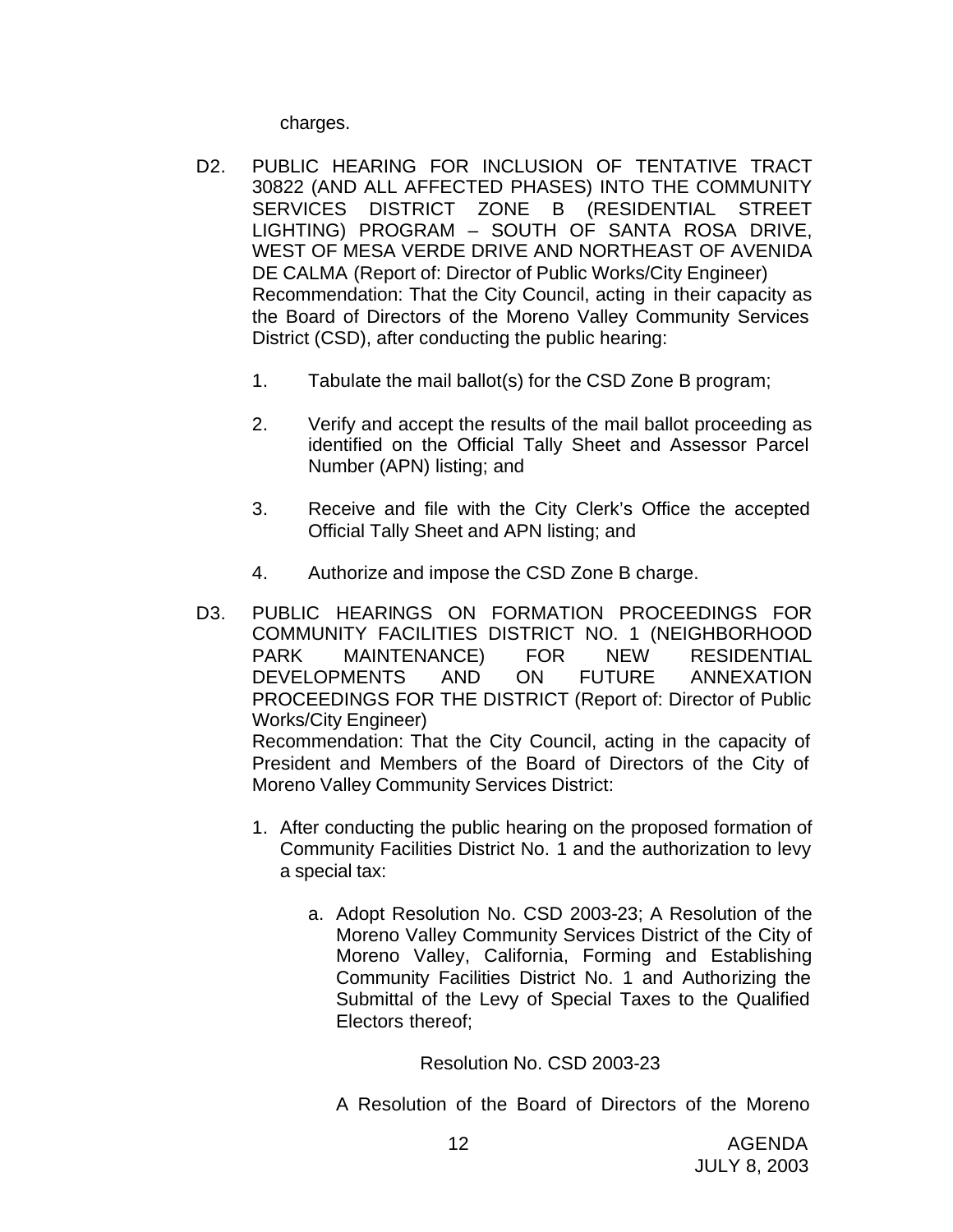Valley Community Services District of the City of Moreno Valley, California, Forming and Establishing Community Facilities District No. 1 and Authorizing the Submittal of the Levy of Special Taxes to the Qualified Electors **Thereof** 

- b. Authorize staff to conduct the special election; and
- c. Adopt Resolution No. CSD 2003-24; a Resolution of the Moreno Valley Community Services District of the City of Moreno Valley, California, Declaring the Results of a Special Election in Community Facilities District No. 1.

#### Resolution No. CSD 2003-24

A Resolution of the Moreno Valley Community Services District of the City of Moreno Valley, California, Declaring the Results of a Special Election in Community Facilities District No. 1

- 2. If both measures receive the favorable 2/3's vote:
	- a. Introduce and Adopt Ordinance No. CSD-40; an Urgency Ordinance of the Moreno Valley Community Services District of the City of Moreno Valley, California, Authorizing the Levy of a Special Tax Within Community Facilities District No. 1 (Roll call required); and

Ordinance No. CSD 40

An Urgency Ordinance of the Moreno Valley Community Services District of the City of Moreno Valley, California, Authorizing the Levy of a Special Tax Within Community Facilities District No. 1

b. Introduce Ordinance No. CSD-41; an Ordinance of the Moreno Valley Community Services District of the City of Moreno Valley, California, Authorizing the Levy of a Special Tax Within Community Facilities District No. 1 (Roll call required)

# Ordinance No. CSD 41

An Ordinance of the Moreno Valley Community Services District of the City of Moreno Valley, California Authorizing the Levy of a Special Tax Within Community Facilities District No. 1

3. If the Urgency Ordinance is adopted by  $4/5<sup>th</sup>$  of the Board: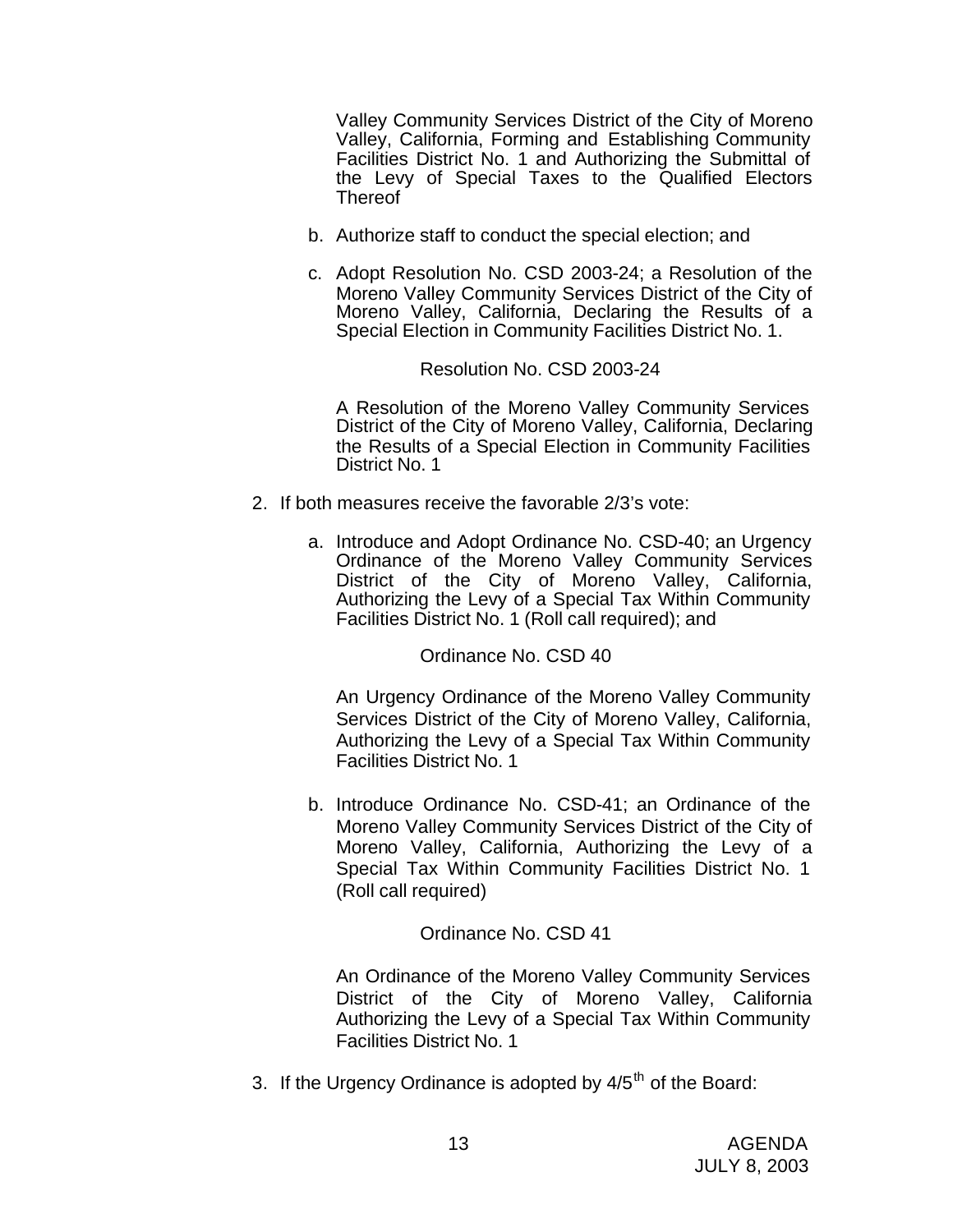a. Adopt Resolution No. CSD 2003-25; a Resolution of the Moreno Valley Community Services District of the City of Moreno Valley, California, Determining the Amount of Special Taxes to be Levied Within Community Facilities District No. 1 for Fiscal Year 2003/2004.

# Resolution No. CSD 2003-25

 A Resolution of the Moreno Valley Community Services District of the City of Moreno Valley, California, Determining the Amount of Special Taxes to be Levied Within Community Facilities District No. 1 for Fiscal Year 2003/04

- 4. After conducting the public hearing on the proposed future annexation of territory to Community Facilities District No. 1:
	- a. Adopt Resolution No. CSD 2003-26; a Resolution of the Moreno Valley Community Services District of the City of Moreno Valley, California, acting as the Legislative Body of Community Facilities District No. 1 Authorizing the Annexation of Territory in the Future to Community Facilities District No. 1.

### Resolution No. CSD 2003-26

A Resolution of the Moreno Valley Community Services District of the City of Moreno Valley, California, Acting as the Legislative Body of Community Facilities District No. 1 Authorizing the Annexation of Territory in the Future to Community Facilities District No. 1

D4. PUBLIC HEARING AND ADOPTION OF RESOLUTION ESTABLISHING APPROPRIATIONS ("GANN") LIMIT FOR THE CITY OF MORENO VALLEY FOR FY 2003-04 (Report of: Director of Finance/City Treasurer) Recommendation: That the City Council adopt Resolution No. 2003-55, establishing an appropriations limit for the City of Moreno Valley for FY 2003-04, upon conducting a Public Hearing.

#### Resolution No. 2003-55

A Resolution of the City Council of the City of Moreno Valley, California, Establishing an Appropriations Limit for Fiscal Year 2003/04 and Taking Other Actions in Relation Hereto

D5. PUBLIC HEARING AND ADOPTION OF RESOLUTION ESTABLISHING APPROPRIATIONS ("GANN") LIMIT FOR THE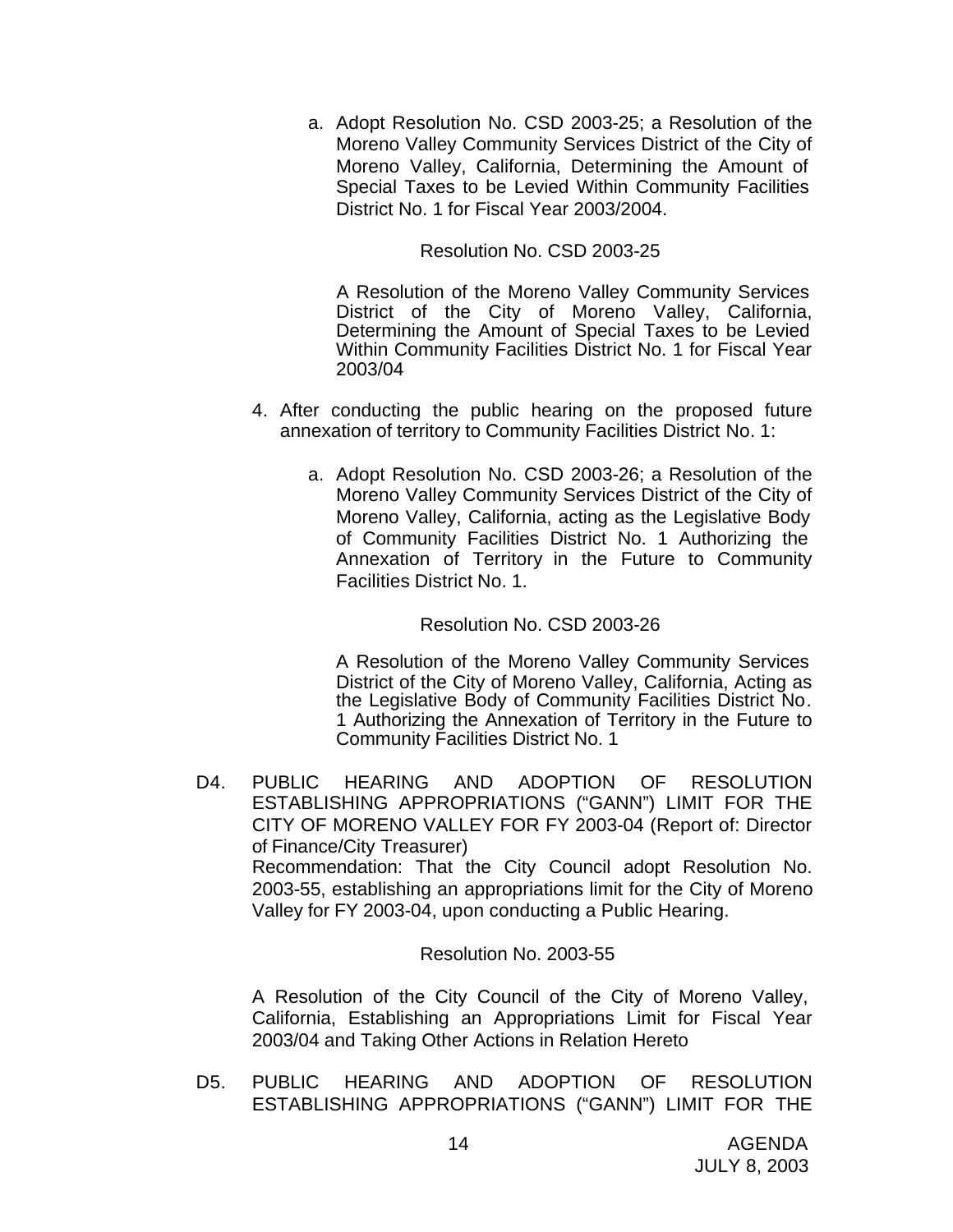COMMUNITY SERVICES DISTRICT FOR FY 2003-04 (Report of: Director of Finance/City Treasurer)

Recommendation: That the City Council, acting in its capacity as the governing body of the Community Services District, adopt Resolution No. CSD 2003-22, establishing an appropriations limit for the Community Services District for FY 2003-04, upon conducting a Public Hearing.

Resolution No. CSD 2003-22

A Resolution of the Moreno Valley Community Services District of the City of Moreno Valley, California, Establishing an Appropriations Limit for Fiscal Year 2003/04 and Taking Other Actions in Relation Thereto

# **E. ITEMS REMOVED FROM CONSENT CALENDARS FOR DISCUSSION OR SEPARATE ACTION**

# **F. REPORTS**

- F1. PUBLIC MEETING TO PROVIDE COMMENT REGARDING ACCEPTANCE OF ONE EXISTING RESIDENTIAL STREETLIGHT ON WALNUT COURT INTO THE COMMUNITY SERVICES DISTRICT ZONE B (RESIDENTIAL STREET LIGHTING) PROGRAM (Report of: Director of Public Works/City Engineer) Recommendation: That the Mayor and City Council, acting in their respective capacities as President and Members of the Board of Directors of the Moreno Valley CSD, accept public comment regarding the proposed inclusion of an existing residential streetlight on Walnut Court into the CSD Zone B (Residential Street Lighting) program and the associated charge to fund the program costs for ongoing electrical energy, maintenance and administration services.
- F2. REPORT TO CONSIDER PUBLIC COMMENTS REGARDING MAIL BALLOT PROCEEDING FOR COMMUNITY SERVICES DISTRICT ZONE M (COMMERCIAL/INDUSTRIAL IMPROVED MEDIAN MAINTENANCE) COMMERCIAL DEVELOPMENT ON THE EAST SIDE OF PERRIS BOULEVARD BETWEEN RED MAPLE LANE AND KRAMERIA AVENUE, ASSESSOR PARCEL NUMBERS 312-020-002, -003 AND 004 (A PORTION OF) (Report of: Director of Public Works/City Engineer) Recommendation: That the City Council, acting in their respective capacities as President and Members of the Board of Directors of the Moreno Valley Community Services District (CSD), accept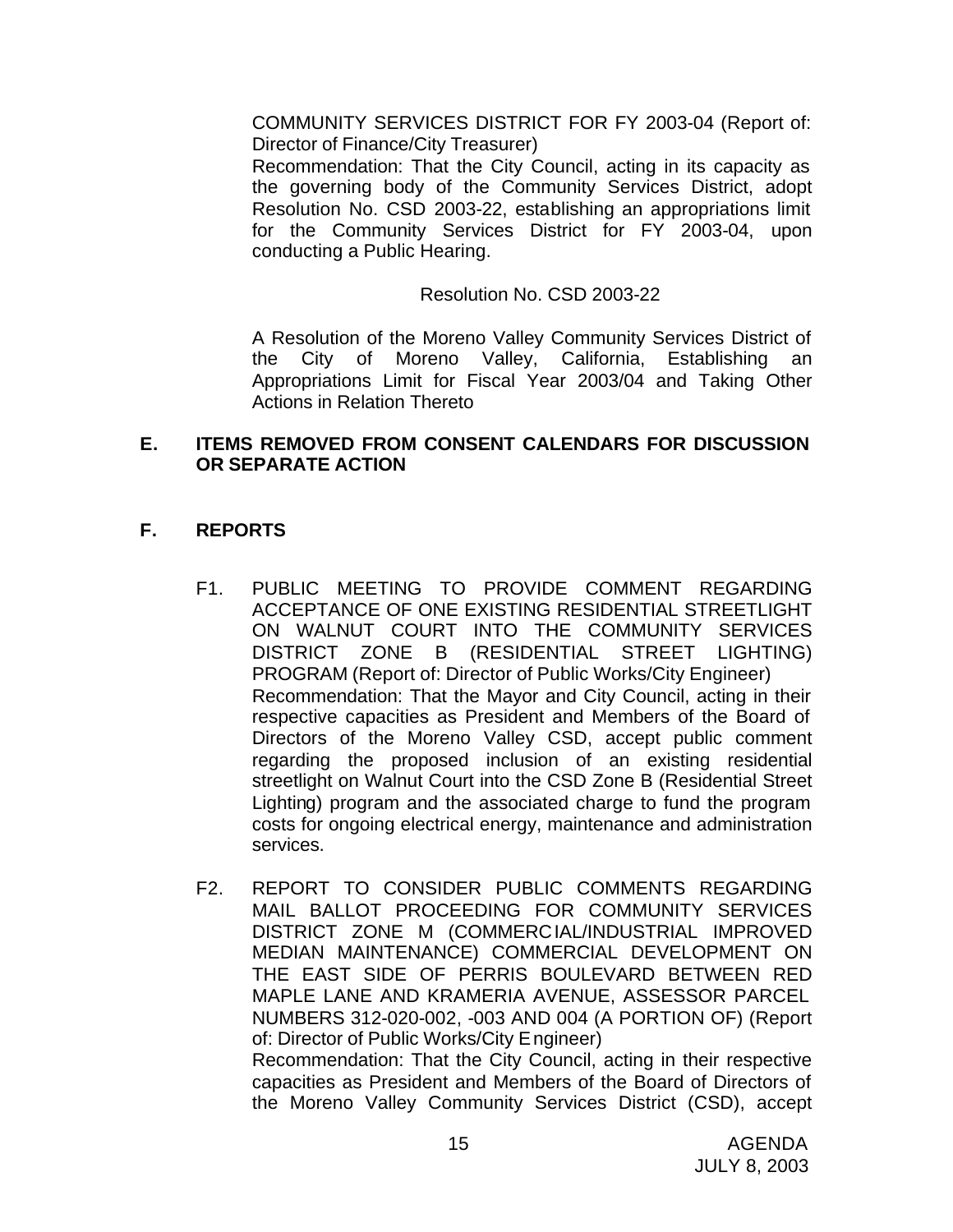public comments regarding the proposed inclusion of the Commercial Development into the CSD Zone M (Commercial/Industrial Improved Median Maintenance).

- F3. ADOPTION OF FY 2003/2004 PROPOSED BUDGET AND RELATED ITEMS (Report of: Director of Finance/City Treasurer) Recommendation: That the City Council:
	- 1. Adopt Resolution of 2003-62, approving the Operating and Capital Budgets for the City of Moreno Valley for FY 2003-04, including all applicable adjustments and corrections pursuant to the Schedule of Budget Adjustments;

# Resolution No. 2003-62

A Resolution of the City Council of the City of Moreno Valley, California, Adopting the Operating and Capital Budgets for Fiscal Year 2003/04

2. Acting in its capacity as the President and Board of Directors of the Community Services District of the City of Moreno Valley, adopt Resolution No. CSD 2003-27, approving the Operating and Capital Budgets for the Community Services District of the City of Moreno Valley for FY 2003-04, including all applicable adjustments and corrections pursuant to the Schedule of Budget Adjustments;

# Resolution No. CSD 2003-27

A Resolution of the Moreno Valley Community Services District of the City of Moreno Valley, California, Adopting the Operating and Capital Budgets for Fiscal Year 2003/04

3. Acting in its capacity as the Chairperson and Agency Members of the Community Redevelopment Agency of the City of Moreno Valley, Adopt Resolution No. RDA 2003-03, approving the Operating and Capital Budgets for the Community Redevelopment Agency of the City of Moreno Valley for FY 2003-04, including all applicable adjustments;

#### Resolution No. RDA 2003-03

A Resolution of the Community Redevelopment Agency of the City of Moreno Valley, California, Adopting the Operating and Capital Budgets for Fiscal Year 2003/04

4. Acting in its capacity as President and Board of Directors of the Community Services District, approve the repayment of up to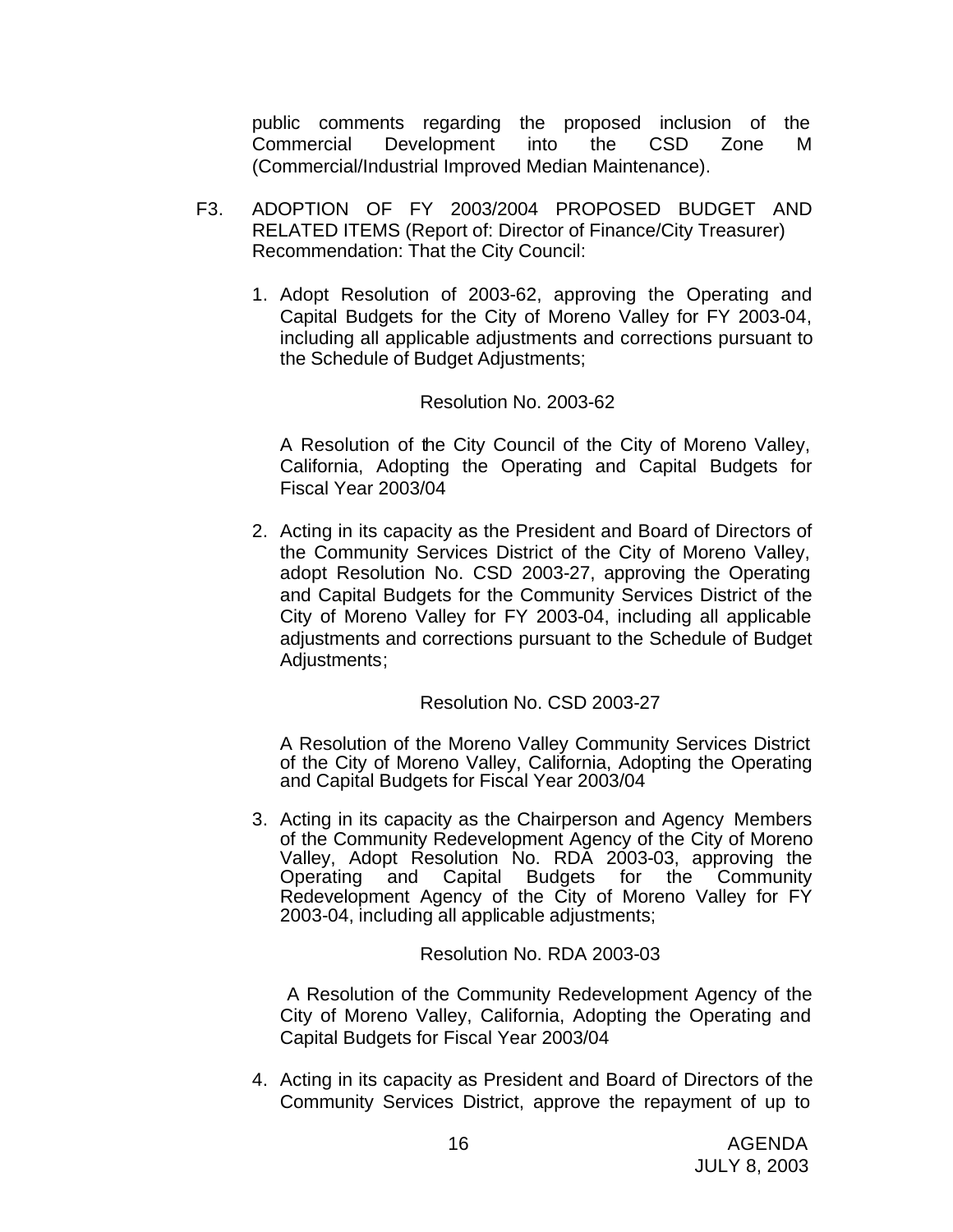\$40,000,000 to the City of Moreno Valley by renewal of the Promissory Note, pursuant to the terms and conditions of the outstanding Promissory Note, the borrowing of up to \$40,000,000 pursuant to the terms and conditions of the Promissory Note, and the execution of the original of said note by the President of the Board of Directors, and the delivery of the executed note to the Treasurer of the City;

- 5. Acting in its capacity as the Chairperson and Agency Members of the Community Redevelopment Agency of the City of Moreno Valley, approve the repayment of up to \$40,000,000 to the City of Moreno Valley by renewal of the Promissory Note, pursuant to the terms and conditions of the outstanding Promissory Note, the borrowing of up to \$40,000,000 pursuant to the terms and conditions of the Promissory Note, and the execution of the original of said note by the Chairperson and Agency Members, and the delivery of said executed note to the Treasurer of the City;
- 6. Approve the FY 2003-04 Staffing Plan and Position Control Roster, which reflect the personnel allocations consistent with the adoption of the FY 2003-04 Budget.
- F4. APPROVAL OF THE 2003 REVISED TEN-YEAR CAPITAL PLAN (Report of: Director of Public Works/City Engineer) Recommendation That the City Council:
	- 1. Approve and adopt the 2003 Revised Ten-Year Capital Plan contingent upon FY 2003/2004 Budget revisions; and
	- 2. By motion, make the following findings by reference to the 2003 Revised Ten-Year Capital Plan in accordance with the Mitigation Fee Act, that portion of each development impact fee fund remaining unexpended:
		- a. The purpose, to which each fee is to be put, has been fully identified.
		- b. A reasonable relationship between the fee and the purpose for which it is charged has been fully demonstrated.
		- c. All sources and amounts of funding anticipated to complete financing incomplete improvements as described in the Act have been adequately identified for those funds if used to finance public facilities, the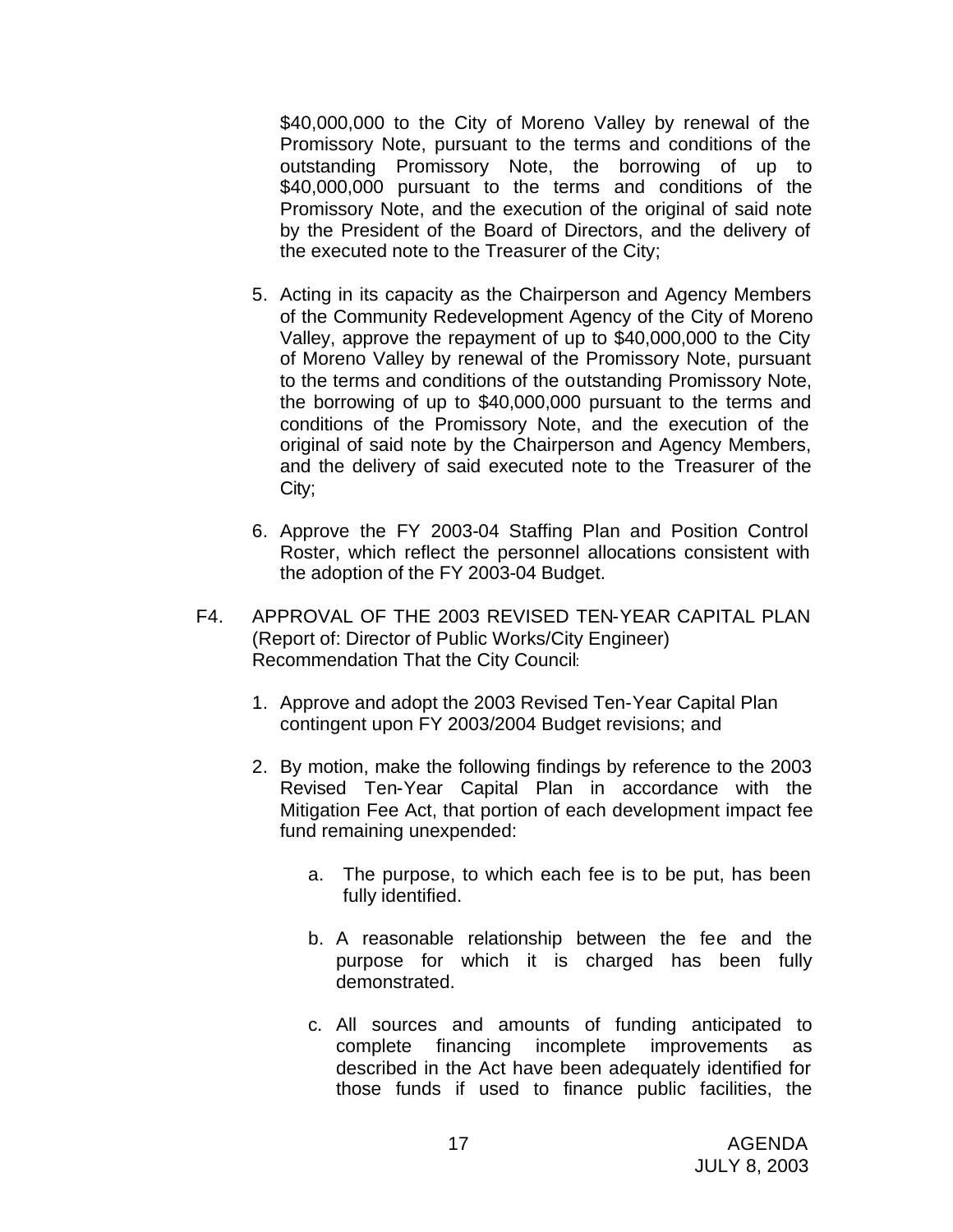facilities have been identified in the plan and in other public documents which identify the public facilities for which the fee is charged.

- d. The approximate dates on which the funding, as determined by how a reasonable relationship between each fee's use and the type of development project on which each fee is imposed, is expected to be deposited into the appropriate fund, and/or expended for its defined purposes, have been designated.
- F5. INTRODUCTION AND APPROVAL OF VARIOUS DOCUMENTS REQUIRED FOR THE PHASED IMPLEMENTATION OF THE CITY OF MORENO VALLEY MUNICIPAL ELECTRICAL UTILITY DISTRIBUTION SYSTEM (Report of: Director of Public Works/City Engineer) Recommendation: That the City Council:

1) Approve Resolution No. 2003-58 establishing Rules, Fees, and Charges for the Moreno Valley Municipal Electrical Distribution

System; and

# Resolution No. 2003-58

A Resolution of the City Council of the City of Moreno Valley, California, Approving the City of Moreno Valley Rules, Fees and Charges for the Moreno Valley Municipal Utility Electrical Distribution System

2) Approve Resolution No. 2003-59 establishing a Standard Line Extension Agreement to facilitate installation of electrical distribution infrastructure; and

# Resolution No. 2003-59

A Resolution of the City Council of the City of Moreno Valley, California, Approving an Agreement for Extension of Electric Distribution Line (Rule 15) as Part of the Moreno Valley Municipal Utility Electrical Distribution System

3) Adopt Resolution No. 2003-60 authorizing the City Engineer to execute Electrical Distribution Line Extension Agreements; and

Resolution No. 2003-60

A Resolution of the City Council of the City of Moreno Valley,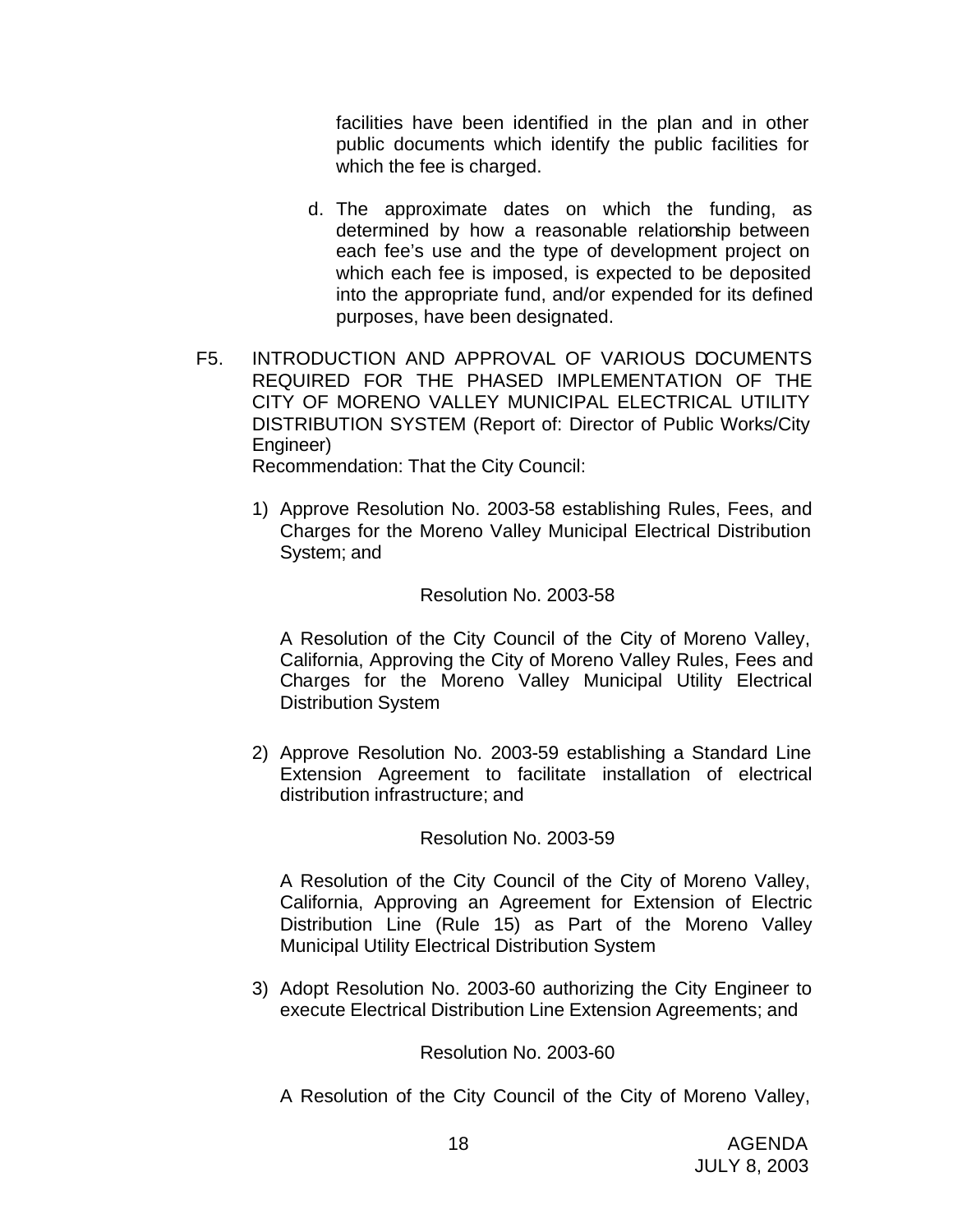California, Authorizing the City Engineer to Execute, on Behalf of the City Council, Agreement for Extension of Electric Distribution Line (Rule 15) as Part of the Moreno Valley Municipal Utility Electrical Distribution System

4) Introduce Ordinance No. 634 amending Title 3 of the City of Moreno Valley Municipal Code by Adding Chapter 3.46, Relating to Municipal Utility and Dedication Requirements (Roll call required).

# Ordinance No. 634

An Ordinance of the City Council of the City of Moreno Valley, California, Amending Title 3 of the City of Moreno Valley

F6. RESOLUTION SUPPORTING AREA CODE CHANGE (Report of: Assistant City Manager) Recommendation: That the City Council approve Resolution No. 2003-61, establishing a position of support for authorization by the California Public Utilities Commission (CPUC) to add a new telephone area code in the geographic region currently served by the 909 area code.

#### Resolution No. 2003-61

A Resolution of the City Council of the City of Moreno Valley, California, Supporting the Addition of a New Telephone Area Code for Riverside and San Bernardino Counties

- F7. MARCH JOINT POWERS AUTHORITY LEASE PROPOSAL (NO WRITTEN MATERIAL ON THIS ITEM) (Report of: City Manager)
- F8. LEGISLATIVE UPDATE (Report of: Assistant City Manager) Recommendation: That the City Council receive, file and ratify the Legislative Status Report.
- F9. CITY MANAGER'S REPORT (Informational Oral Presentation not for Council action)

#### **G. LEGISLATIVE ACTIONS**

ORDINANCES - 1ST READING AND INTRODUCTION – NONE

ORDINANCES - 2ND READING AND ADOPTION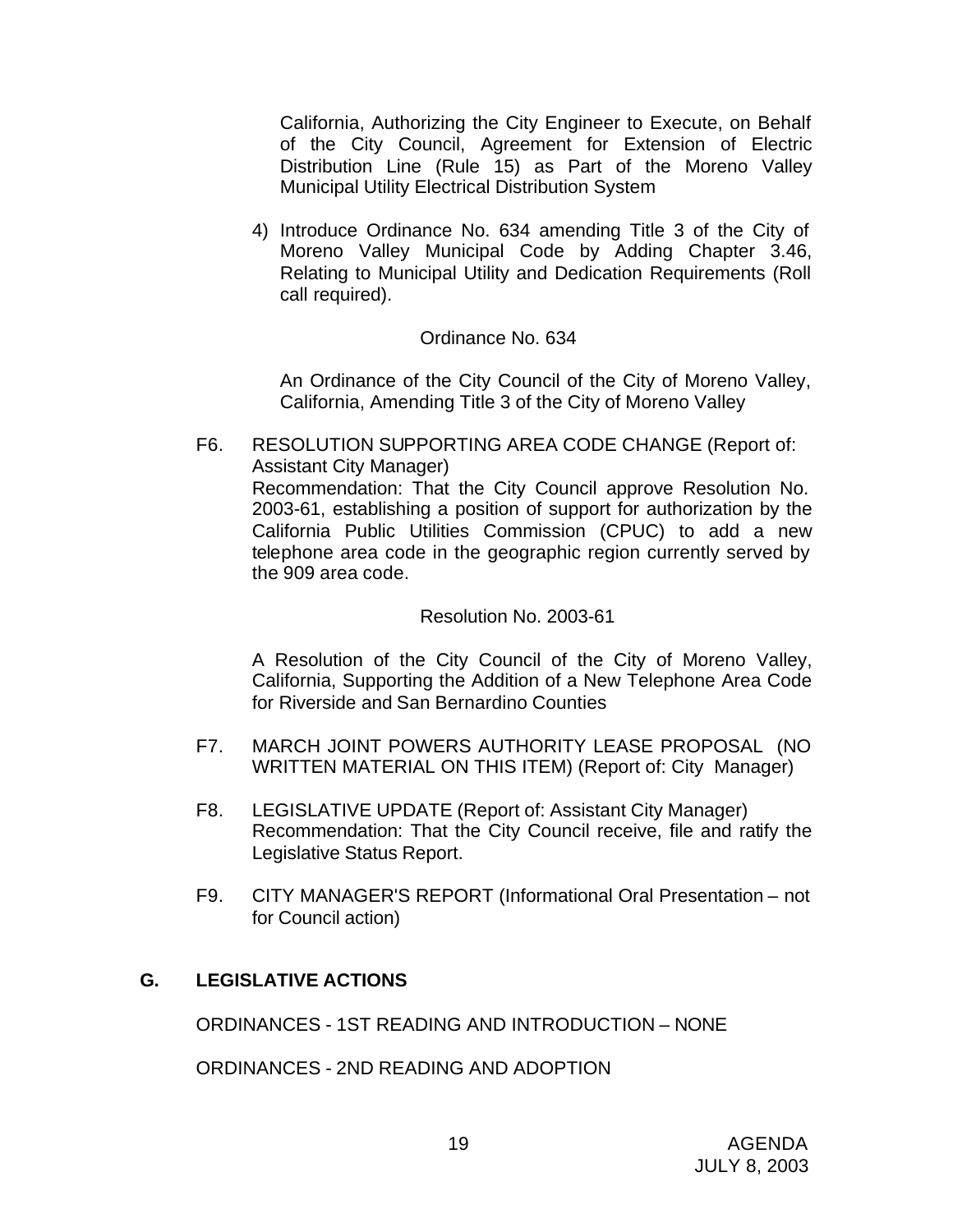G1. ORDINANCE NO. CSD-38, AN ORDINANCE OF THE MORENO VALLEY COMMUNITY SERVICES DISTRICT OF THE CITY OF MORENO VALLEY, CALIFORNIA, AMENDING ORDINANCE NO. CSD-32, ESTABLISHING FEES FOR THE USE OF THE MORENO VALLEY TOWNGATE COMMUNITY CENTER (RECEIVED FIRST READING AND INTRODUCTION JUNE 24, 2003 ON A 4-0-1 VOTE, STEWART ABSENT) (Report of: Director of Parks and Recreation) Recommendation: Adopt Ordinance No. CSD-38

### Ordinance No. CSD-38

An Ordinance of the Moreno Valley Community Services District of the City of Moreno Valley, California, Amending Ordinance No. CSD-32, Establishing Fees for the Use of the Moreno Valley Towngate Community Center

G2. ORDINANCE NO. 632, AN ORDINANCE OF THE CITY COUNCIL OF THE CITY OF MORENO VALLEY, CALIFORNIA, REPEALING ORDINANCE NOS. 210 AND 467, THEREBY AMENDING THE OFFICIAL ZONING ATLAS OF SAID CITY, CHANGING ZONES FROM SP 203 – BUSINESS PARK, GENERAL INDUSTRIAL, OFFICE PARK AND COMMERCIAL TO THE ZONING DESIGNATIONS UNDER THE MUNICIPAL CODE OF BUSINESS PARK, OFFICE AND COMMUNITY COMMERCIAL (RECEIVED FIRST READING AND INTRODUCTION JUNE 24, 2003 ON A 5-0 VOTE) (Report of: Community and Economic Development Director)

Recommendation: Adopt Ordinance No. 632

# Ordinance No. 632

An Ordinance of the City Council of the City of Moreno Valley, California, Repealing Ordinance Nos. 210 and 467, Thereby Amending the Official Zoning Atlas of Said City, Changing Zones from SP203 – Business Park, General Industrial, Office Park, and Commercial to the Zoning Designations Under the Municipal Code of Business Park, Office, and Community Commercial

G3. ORDINANCE NO. 633, AN ORDINANCE OF THE CITY COUNCIL OF THE CITY OF MORENO VALLEY, CALIFORNIA, MODIFYING THE PERMITTED USES TABLE TO ALLOW CONTRACTOR'S YARD WITH OFFICE WITHIN THE PERMITTED USES TABLE OF THE MUNICIPAL CODE, AND ESTABLISHING DEFINITIONS OF BOTH CONTRACTOR'S YARD AND CONTRACTOR'S YARD WITH OFFICE (RECEIVED FIRST READING AND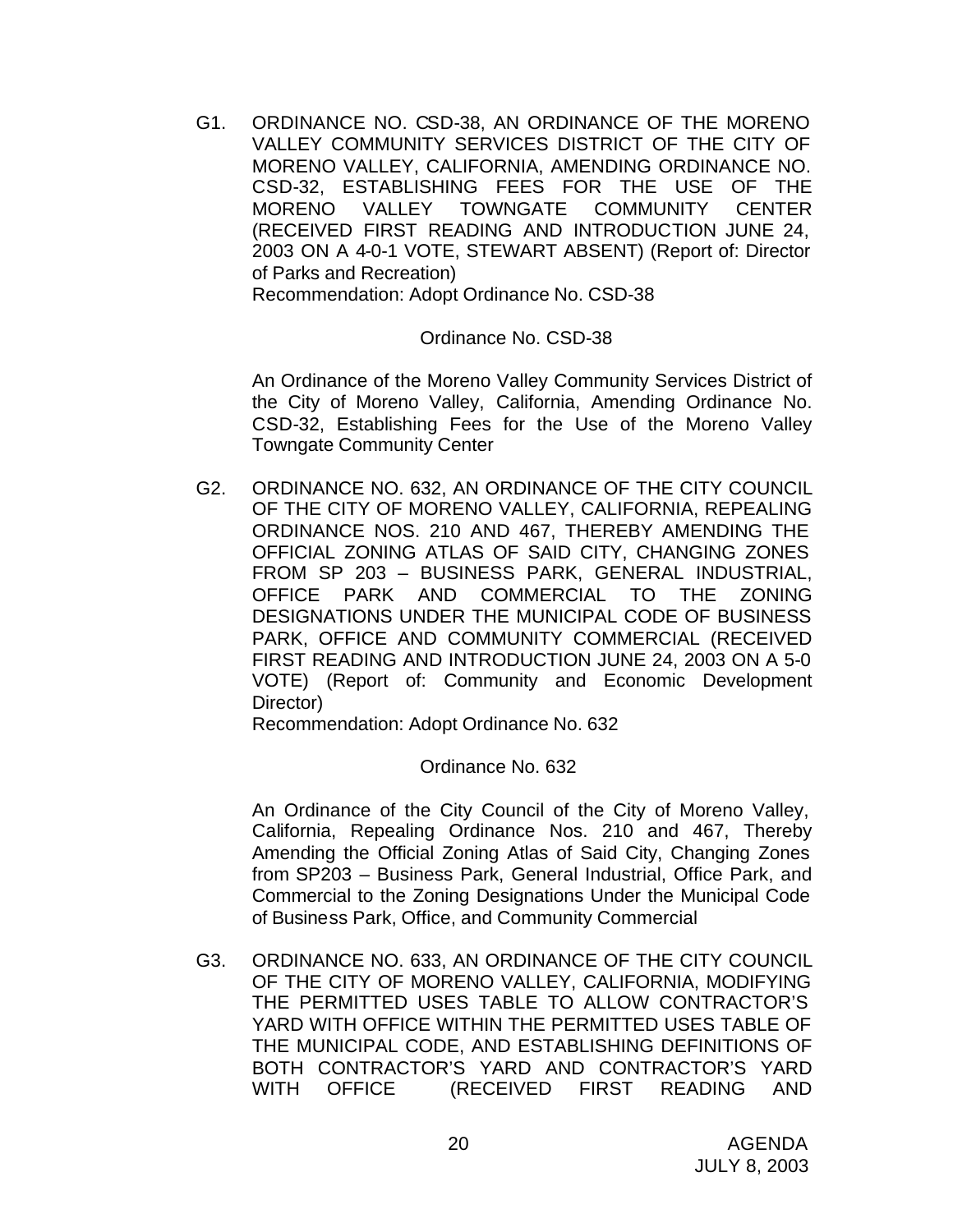INTRODUCTION JUNE 24, 2003 ON A 5-0 VOTE) (Report of: Director of Community and Economic Development) Recommendation: Adopt Ordinance No. 633.

### Ordinance No. 633

An Ordinance of the City Council of the City of Moreno Valley, California, Modifying the Permitted Uses Table to Allow Contractor's Yard with Office Within the Permitted Uses Table of the Municipal Code, and Establishing Definitions of Both Contractor's Yard and Contractor's Yard with Office

### ORDINANCES - URGENCY ORDINANCES - NONE

# RESOLUTIONS – NONE

# PUBLIC COMMENTS **ON ANY SUBJECT NOT ON THE AGENDA** UNDER THE JURISDICTION OF THE CITY COUNCIL

Those wishing to speak should complete and submit a BLUE speaker slip to the Bailiff. There is a three-minute time limit per person. All remarks and questions shall be addressed to the presiding officer or to the City Council and not to any individual Council member, staff member or other person.

### **CLOSING COMMENTS AND/OR REPORTS OF THE CITY COUNCIL, COMMUNITY SERVICES DISTRICT, OR COMMUNITY REDEVELOPMENT AGENCY**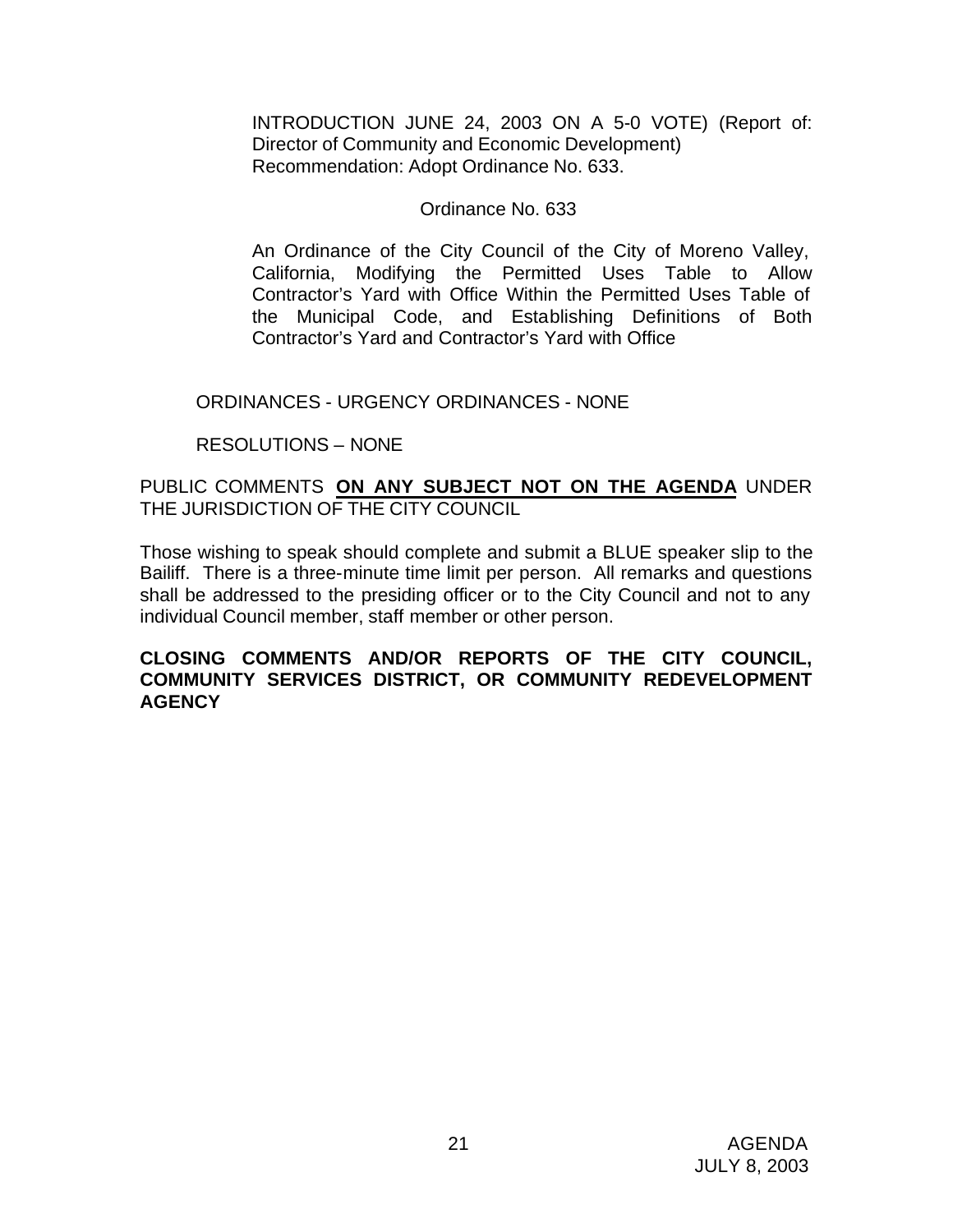# **CLOSED SESSION**

# **PUBLIC COMMENTS ON CLOSED SESSION ITEMS**

A Closed Session of the City Council, Community Services District and Community Redevelopment Agency of the City of Moreno Valley will be held in the Finance Conference Room, Second Floor, City Hall. The City Council will meet in Closed Session to confer with its legal counsel regarding the following matter(s) and any additional matter(s) publicly and orally announced by the City Attorney in the Council Chamber at the time of convening the Closed Session.

# • **PUBLIC COMMENTS ON MATTERS ON THE CLOSED SESSION AGENDA UNDER THE JURISDICTION OF THE CITY COUNCIL**

There is a three-minute time limit per person. Please complete and submit a BLUE speaker slip to the City Clerk. All remarks and questions shall be addressed to the presiding officer or to the City Council and not to any individual Council member, staff member or other person.

The Closed Session will be held pursuant to Government Code:

- 1) SECTION 54956.9(a) CONFERENCE WITH LEGAL COUNSEL EXISTING LITIGATION
	- a) Case: *Efrain Garcia v. City of Moreno Valley* Court: United States District Court Case No.: EDCV 99-0310 RT (VAPx)
	- b) Case: *City of Moreno Valley v. Karen Smith Schuler, Marvin Schuler* Court: Riverside Superior Court Case No.: RIC 378953
- 2) SECTION 54956.9(b)(1) CONFERENCE WITH LEGAL COUNSEL SIGNIFICANT EXPOSURE TO LITIGATION Number of Cases: -2-
- 3) SECTION 54956.9(c) CONFERENCE WITH LEGAL COUNSEL INITIATION OF LITIGATION Number of Cases: -2-
- 4) SECTION 54957.6 LABOR NEGOTIATIONS
	- a) Agency Representative: Gene Rogers